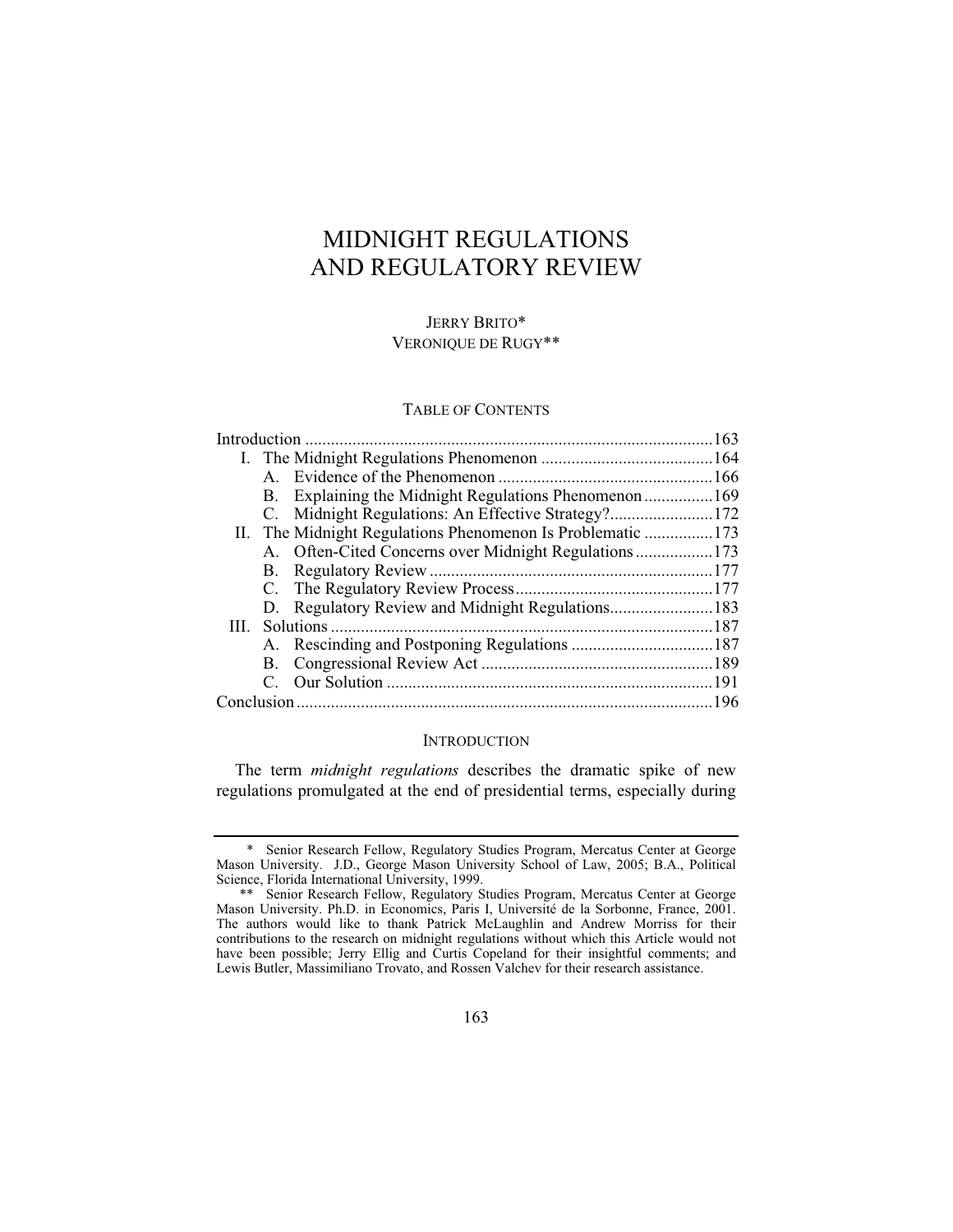transitions to an administration of the opposite party. As commentators have pointed out, this phenomenon is problematic because it is the result of a lack of presidential accountability during the midnight period—the time after the November election and before Inauguration Day. Midnight regulations, however, present another problem that receives little attention. It is the prospect that an increase in the number of regulations promulgated in a given time period could overwhelm the institutional review process that serves to ensure that new regulations have been carefully considered, are based on sound evidence, and can justify their cost.

The regulatory review process that every president since Richard Nixon has used to check his own administration's regulations is now operated by the Office of Information and Regulatory Affairs (OIRA), which is charged with reviewing all newly proposed, significant regulations. The problem is that while the number of regulations proposed spikes during the midnight period, the resources available to OIRA remain constant. Although the problem is perennially highlighted in the press, few satisfactory solutions to the phenomenon have been proposed. Our suggested solution to address the effects of midnight regulation on regulatory review is to cap the number of regulations agencies may submit to OIRA for review during a given time period.

Part I of this Article presents updated evidence of the existence of the midnight regulation phenomenon. It reviews the causes of the phenomenon and asks whether increased regulatory output is an effective strategy on the part of the outgoing administration. Part II discusses the variety of concerns raised by midnight regulations with a special focus on the lack of proper OIRA oversight during the midnight period. Finally, Part III reviews several proposed solutions to the midnight regulations problem and puts forth our own suggestion to address the effects of midnight regulations on regulatory review.

### I. THE MIDNIGHT REGULATIONS PHENOMENON

The ability of a lame-duck president to achieve anything in the last months of his presidency decreases "like a balloon with a slow leak" that is "ineluctably shrinking with each passing week" until it hits the ground.<sup>1</sup> Nonetheless, during his last days in office, President Bill Clinton managed to promulgate an unprecedented number of midnight regulations, including improved water quality rules, lead- and diesel-sulfur-reduction rules, an arsenic in drinking water standard, a significant ergonomics rule, and energy

 <sup>1.</sup> JAMES P. PFIFFNER, THE STRATEGIC PRESIDENCY 5 (1996); *see also* Carl M. Cannon, *The Long Goodbye*, 33 NAT'L J. 274 (2001) (citation omitted) (recanting the final regulatory actions of the Clinton Administration).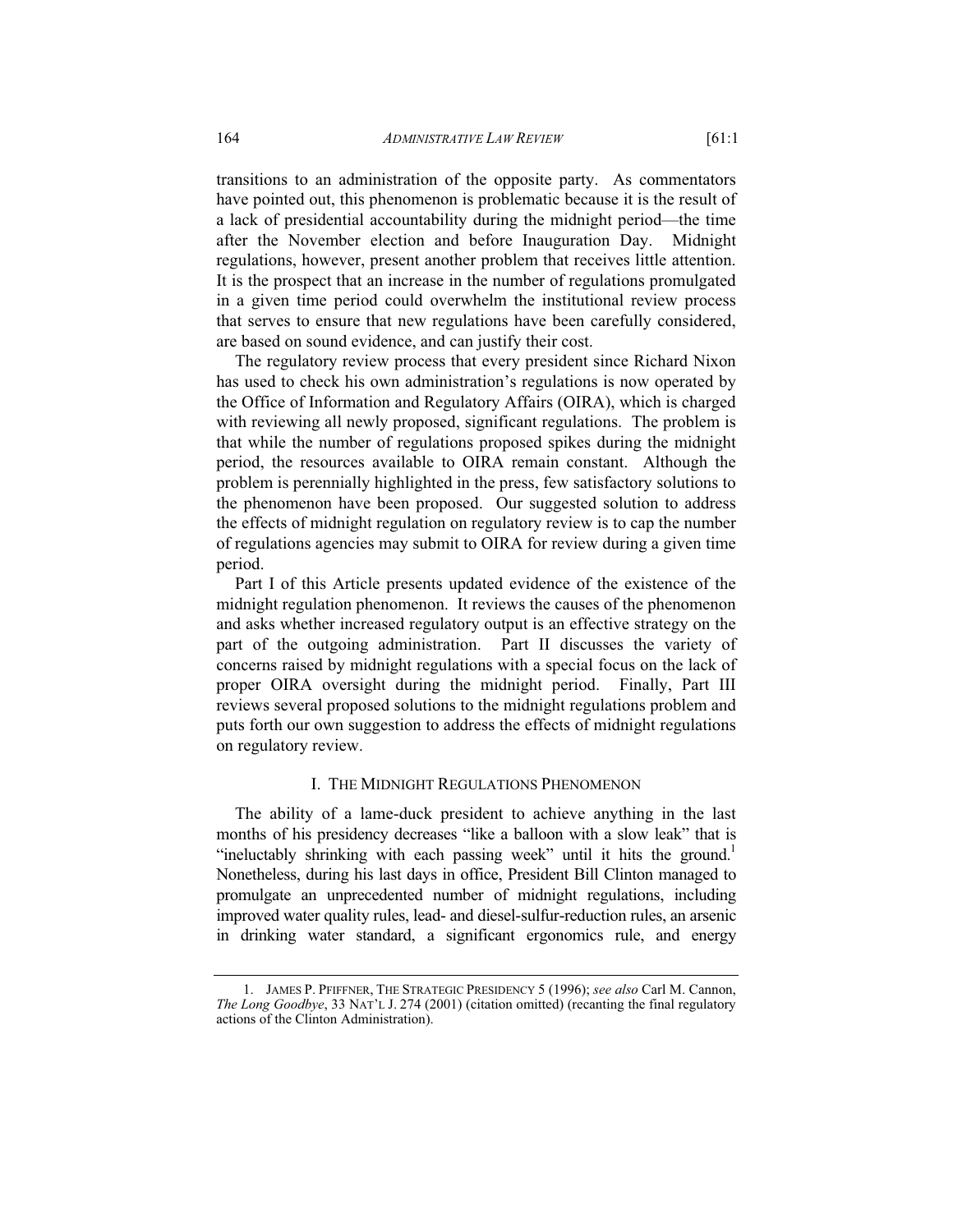efficiency standards for air conditioning, heat pumps, and washing machines.<sup>2</sup>

Virtually every modern president has made some significant regulatory change in the final days of his administration, but it was not until the regulatory outburst in the final days of Jimmy Carter's presidency that the term *midnight regulation* was coined.<sup>3</sup> At the time, the Carter Administration set the record for number of pages printed in the *Federal Register* during the midnight period with 24,531 pages.<sup>4</sup>

Clinton's unprecedented passage of midnight regulations in late 2000 sparked a renewed interest in the use of presidential power in the period between an election and a new administration. During its midnight period, the Clinton Administration published 26,542 pages in the *Federal Register*. 5 According to Susan E. Dudley, the regulatory activity in Clinton's postelection quarter represented a fifty-one percent increase over the average number of pages published during the same quarter of the previous three years of Clinton's second term.<sup>6</sup>

This sudden outburst of regulatory activity is not just a characteristic of Democratic administrations. Late in his presidency, President George H.W. Bush's Administration instituted a regulatory moratorium,<sup>7</sup> but in its waning months it issued a large number of regulations, including a significant proposal loosening the rules on how long truck drivers could stay on the road between breaks.<sup>8</sup>

<sup>2</sup>*. A Rush to Regulate—The Congressional Review Act and Recent Federal Regulations: Hearing Before the Subcomm. on Energy Policy, Natural Resources and Regulatory Affairs of the H. Comm. on Government Reform*, 107th Cong. 38, 43 (2001) (statement of Marshall E. Whitenton, Vice President, National Association of Manufacturers).

<sup>3</sup>*.* Jack Faris, *Small Business Focus: Watch Out for 'Midnight Regulation*,*'* NFIB, Aug. 21, 2000, http://www.nfib.com/object/1609860.html.

 <sup>4.</sup> Susan E. Dudley, *Reversing Midnight Regulations*, 24 CATO REV. OF BUS.&GOV'T 9 (2001), *available at* http://www.cato.org/pubs/regulation/regv24n1/dudley.pdf; Susan E. Dudley, *Midnight Regulations at All-Time High*, INTELL. AMMUNITION, Mar. 1, 2001, http://www.heartland.org/Article.cfm?artId=99.

 <sup>5.</sup> Dudley, *Reversing Midnight Regulations*, *supra* note 4, at 9 .

<sup>6</sup>*. Id.*

<sup>7</sup>*. See* GARY L. GALEMORE, CONG. RESEARCH SERV., FEDERAL REGULATORY REFORM 8 (2003), *available at*  http://www.policyarchive.org/bitstream/handle/10207/1312/RL31207\_20030129.pdf?sequence=1 (specifying that Bush's moratorium "exempted regulations issued by independent regulatory boards and commissions, as well as those regulations issued in response to emergency situations or statutory or judicial deadlines").

<sup>8</sup>*. See* Anne Joseph O'Connell, *Political Cycles of Rulemaking: An Empirical Portrait of the Modern Administrative State*, 94 VA. L. REV. 889, 890 (2008) (adding that the proposal was never finalized and was quickly scrapped by the Clinton Administration).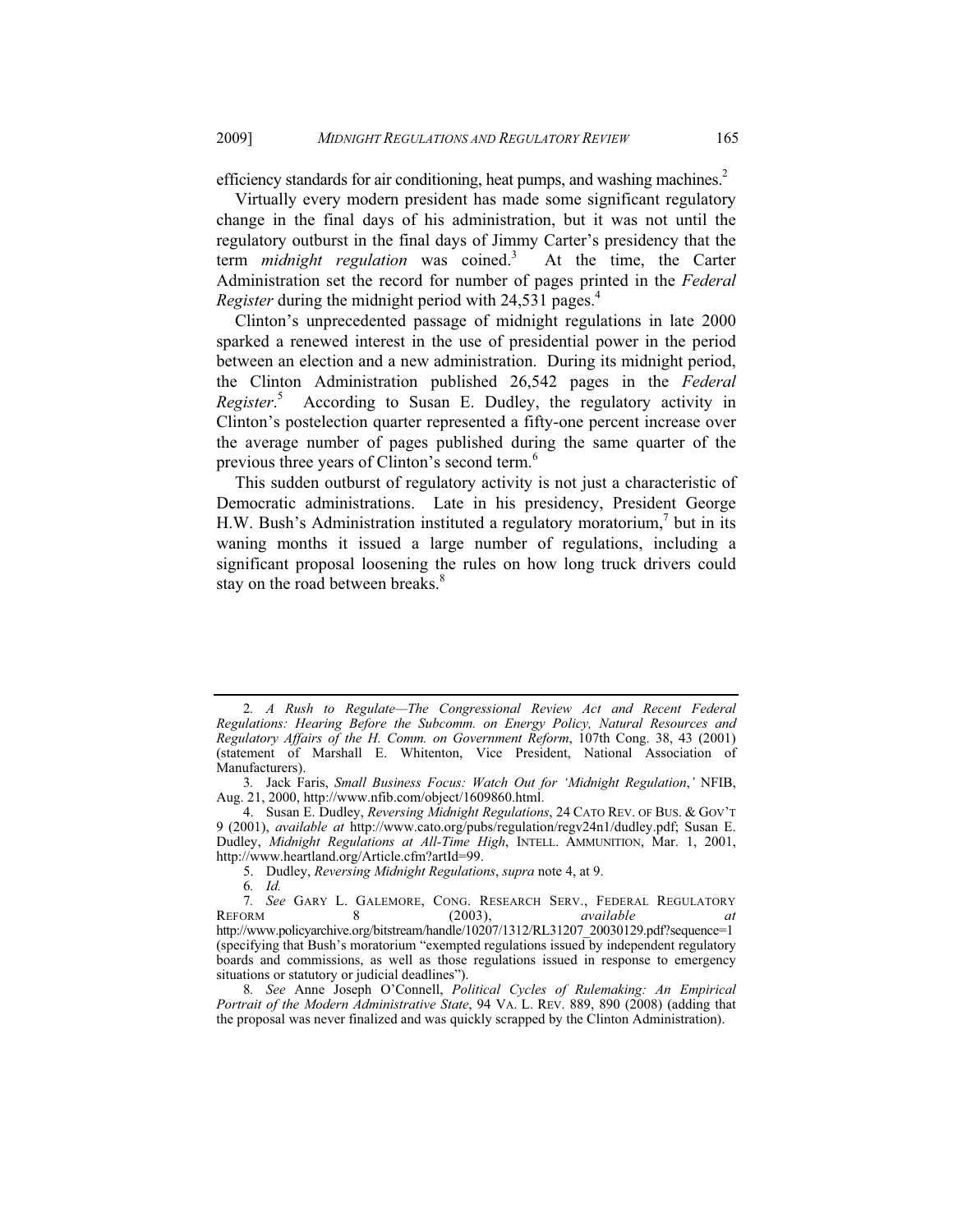#### *A. Evidence of the Phenomenon*

In 2001, former Mercatus Center scholar Jay Cochran III examined the number of pages in the *Federal Register* as a proxy for regulatory activity.<sup>9</sup> Cochran went as far back as 1948 and found that when control of the White House switched to the opposite party, the volume of regulation in the outgoing administration's final quarter-year averaged seventeen percent higher than during the same period in nonelection years.<sup>10</sup> These pages of the *Federal Register* include executive orders, proclamations, administrative directives, and regulatory documents (from notices of proposed rulemaking to final rules). According to Cochran's analysis, the sudden outbursts are systemic and cross party lines.<sup>11</sup>

Cochran's explanation for this phenomenon is what he calls the "Cinderella constraint": at the end of an administration, officials hurry to issue last-minute rules before they have to leave their positions.<sup>12</sup> As Cochran explains, "as the clock runs out on the administration's term in office, would-be Cinderellas—including the President, Cabinet officers, and agency heads—work assiduously to promulgate regulations before they turn back into ordinary citizens at the stroke of midnight."<sup>13</sup>

Recent Mercatus research takes a second look at the existence of the midnight regulation phenomenon.<sup>14</sup> It uses an extended data set—from 1948 to 2007—and examines data monthly instead of quarterly. It also measures the extent of regulation differently than Cochran: the number of *Federal Register* pages in the current month is represented as a percentage of total pages during the calendar year as opposed to the number of pages published. This change allows the authors to capture the increase in regulatory activity during the postelection months for a given administration relative to the administration's annual regulatory output.

 <sup>9.</sup> Jay Cochran III, *The Cinderella Constraint: Why Regulations Increase Significantly During Post-Election Quarters* (Mercatus Ctr. at George Mason Univ., Working Paper, 2001), http://www.mercatus.org/PublicationDetails.aspx?id=17546.

<sup>10</sup>*. See id.* at 11 (demonstrating at least some evidence of a tendency toward midnight regulations).

<sup>11</sup>*. Id.* at 15.

<sup>12</sup>*. Id.* at 4; *see also* Jack M. Beermann, *Presidential Power in Transitions*, 83 B.U. L. REV. 947, 955–60 (2003) (expanding on the Cinderella constraint).

 <sup>13.</sup> Cochran, *supra* note 9, at 4.

 <sup>14.</sup> Antony Davies & Veronique de Rugy, *Midnight Regulations: An Update* (Mercatus Ctr. at George Mason Univ., Working Paper No. 08-06, 2008), http://www.mercatus.org/uploadedFiles/Mercatus/Publications/WP0806\_RSP\_Midnight%20Reg ulations.pdf.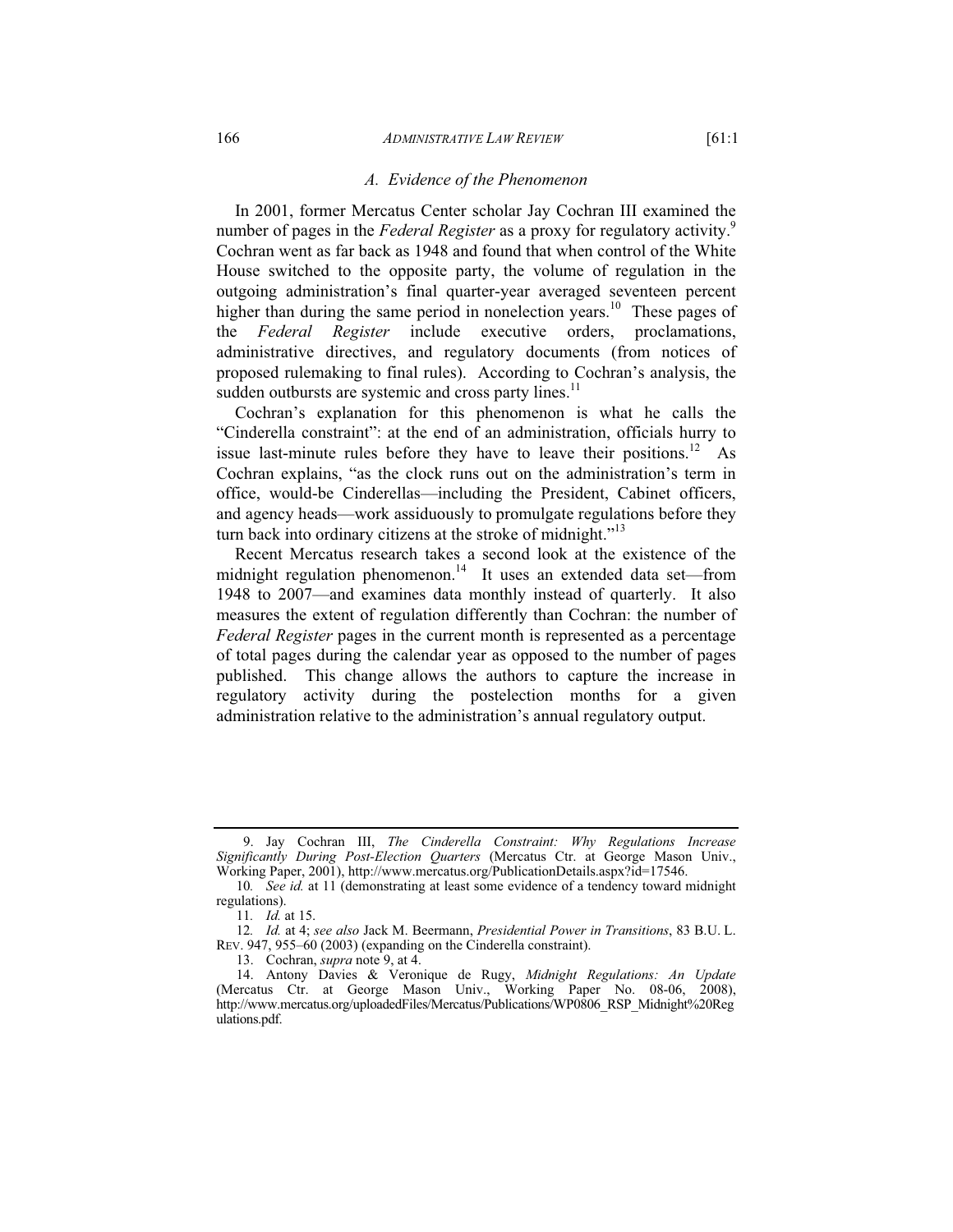

Figure 1: Pages Added to the *Federal Register* in Each Quarter as a Fraction of Pages Added for the Calendar Year.

Our recent research shows that transition periods are accompanied by outbursts in regulatory activity, especially when the presidency switches from one party to the other. Figure 1 shows the number of pages added to the *Federal Register* between 1946 and 2006 during the last three months of a calendar year as a fraction of total pages added for the entire year (the three-month moving average). Figure 1 contrasts growth during nontransition quarters—the quarters in which no presidential election occurs—with the growth during the transition quarters.

The data show that, under normal circumstances, the number of pages added to the *Federal Register* during the course of a year is consistent spread equally throughout the year. In other words, twenty-five percent of the pages added to the *Federal Register* during a calendar year are added each quarter. However, for quarters in which a presidential election occurs, the number of pages added exceeds the twenty-five-percent baseline thirteen out of fifteen times. The two exceptions correspond to the elections of 1976 (Ford succeeded by Carter) and 1984 (Reagan elected to a second term).

 <sup>15.</sup> The authors based this calculation on the number of pages in the *Federal Register*. *Id.* at 4.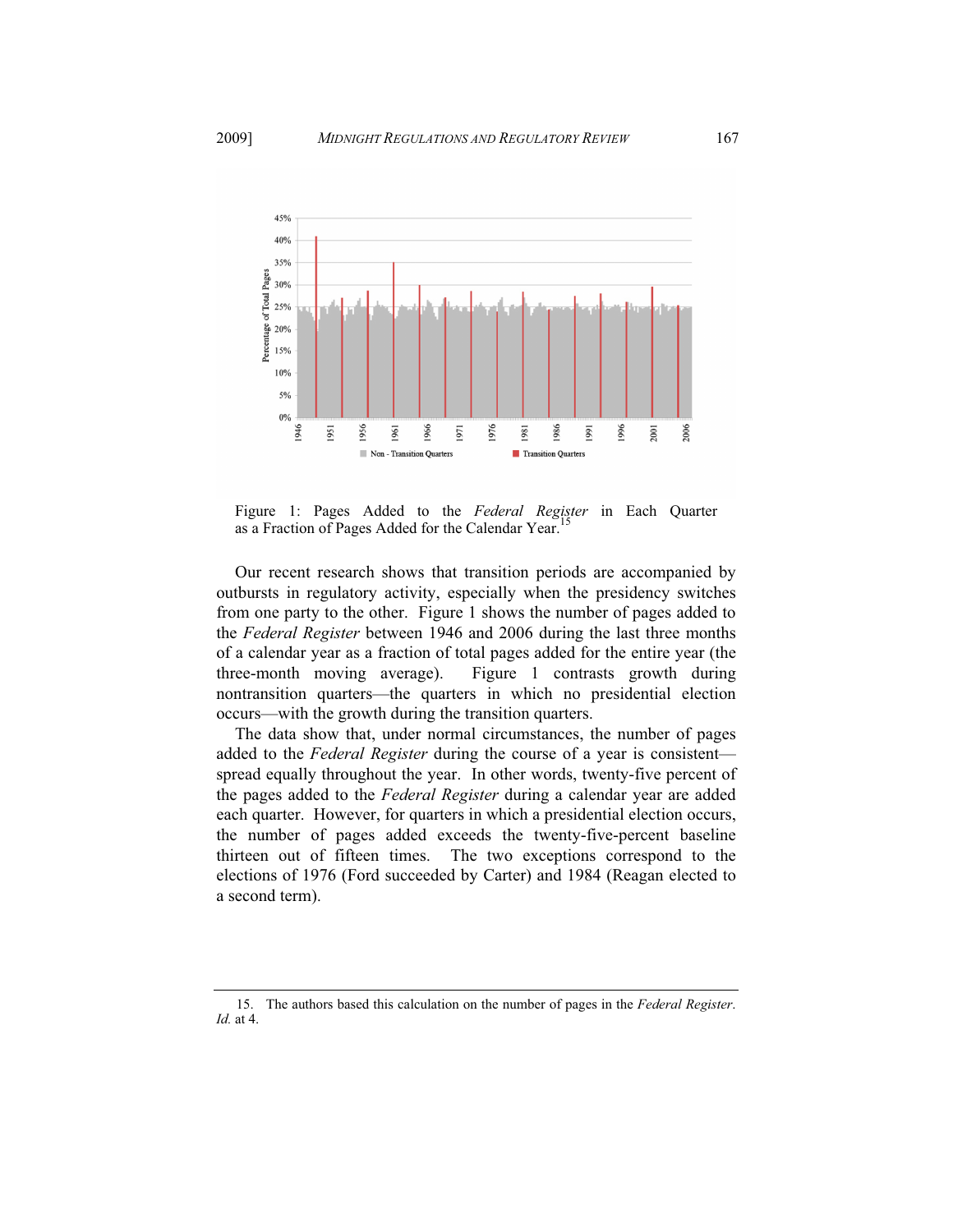

Figure 2: Number of Pages Added to the *Federal Register* from 1946 to 2006.16

Figure 2 also illustrates the midnight regulation phenomenon. It shows the number of pages in the *Federal Register* from 1946 to 2006. The dots represent the number of pages added in a given month and the squares highlight the number of pages added during the months of a transition period. The solid line represents underlying trends in the data. Figure 2 shows that the number of pages grew slowly between 1945 and 1970. After 1970, the number of pages started to grow rapidly before it decreased slightly in the 1980s. In the 1990s, it increased again but at a slower pace than in the 1970s.

Pages added to the *Federal Register* during the transition periods are located well above the trendline, lending a first round of support to the theory that outgoing administrations will significantly increase their regulatory activity in the months following a presidential election especially if parties are changing. As shown, after 1970, the number of pages added to the *Federal Register* increased drastically after an election, especially in 1980, 1992, and 2000, when there was a switch between political parties. There was a smaller increase when the ruling party stayed in power, such as in 1988.

With a few exceptions, these results are quantitatively and qualitatively consistent with Cochran's findings. They confirm a positive relationship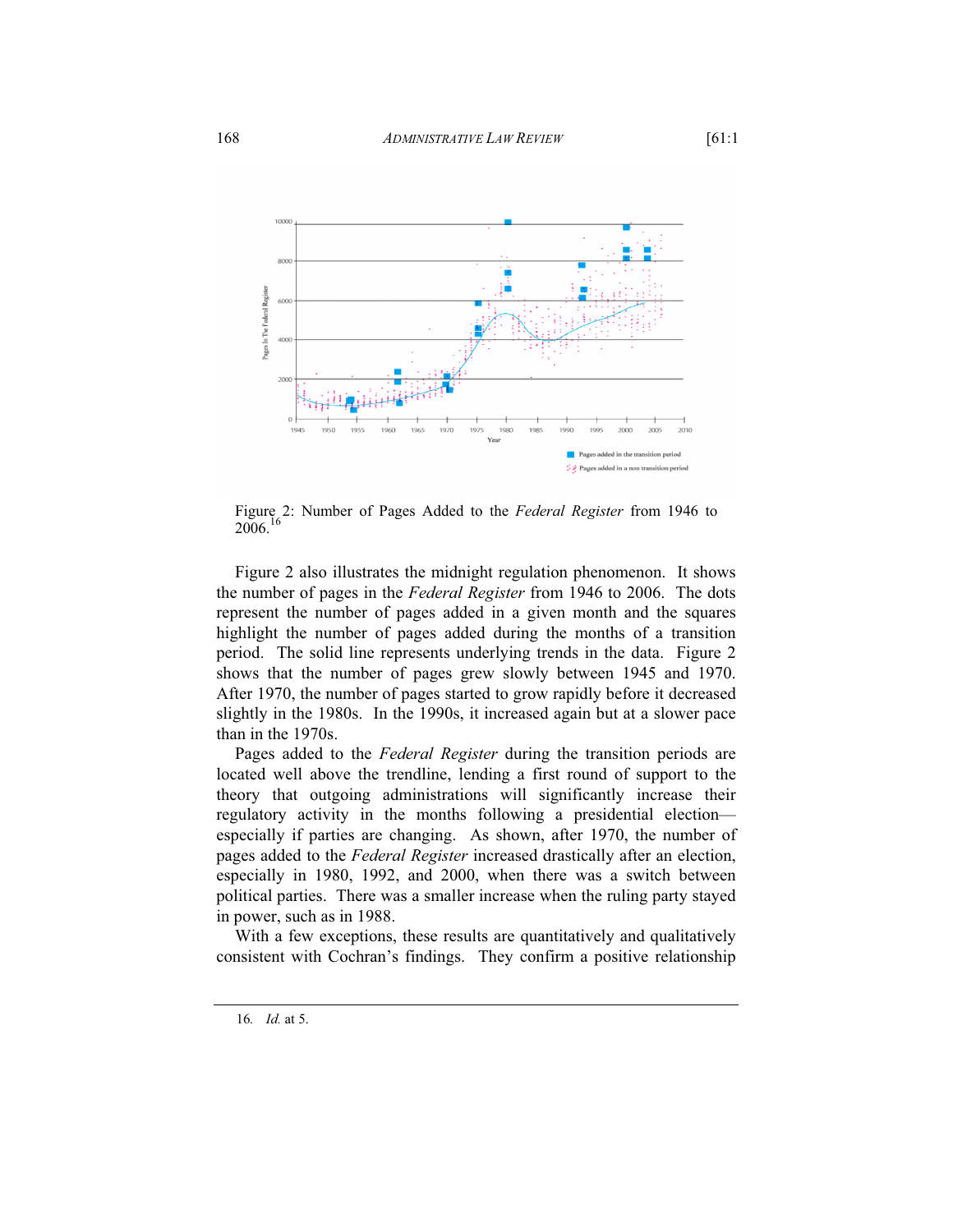between postelection months and regulatory output.<sup>17</sup> They also show that Congress "is a significant contributor to the existence of midnight regulations."18 That is, the more days Congress is in session the month before the start of the midnight period, the more regulations will be promulgated. In addition, the new data

show a positive relationship between the rate of cabinet turnover and regulatory output. The higher the rate of executive branch turnover—for example, when the entire cabinet is about to be replaced because the incumbent president has lost reelection—the more regulations will be issued during the midnight period. As the rate of the executive branch turnover diminishes—such as following a successful reelection—fewer regulations will be issued.<sup>19</sup>

### *B. Explaining the Midnight Regulations Phenomenon*

So what is the cause of this phenomenon? It is commonly believed that as the legislative process slows down at the end of an administration's term, it becomes more difficult for a president to push through an agenda on his way out.<sup>20</sup> However, according to political scientists William G. Howell and Kenneth R. Mayer, this is not necessarily the case.<sup>21</sup> The slowdown allows a president to take actions using tools at the Executive's disposal that, during any other period, would likely be checked and halted by the legislature.<sup>22</sup> Howell and Mayer explain that with midnight regulations, executive orders, presidential proclamations, executive agreements, and national security initiatives, "presidents have ample resources to effectuate policy changes that stand little chance of overcoming the collective action problems and multiple veto points that plague the legislative process."<sup>23</sup>

Additionally, at the end of a term, a president has not only the ability but also an incentive to use these resources to try to push through policy changes. Howell and Mayer explain that midnight regulation occurs when "political uncertainty shifts to political certitude."<sup>24</sup> During the last one hundred days of his administration, a president knows exactly who will

<sup>17</sup>*. Id.* at 3.

<sup>18</sup>*. Id.* at 3–4.

<sup>19</sup>*. Id.* at 4.

<sup>20</sup>*. See* William G. Howell & Kenneth R. Mayer, *The Last One Hundred Days*, 35 PRESIDENTIAL STUD. Q. 533, 534 (2005) (citing loss of public prestige and professional reputation as factors contributing to the diminished presidential power).

<sup>21</sup>*. See id.* (insisting that the President has "important policy options outside of the legislative process" and to ignore these options underestimates the influence and power the President wields during the final months in office).

<sup>22</sup>*. Id.*

<sup>23</sup>*. Id.*

<sup>24</sup>*. Id.* at 533.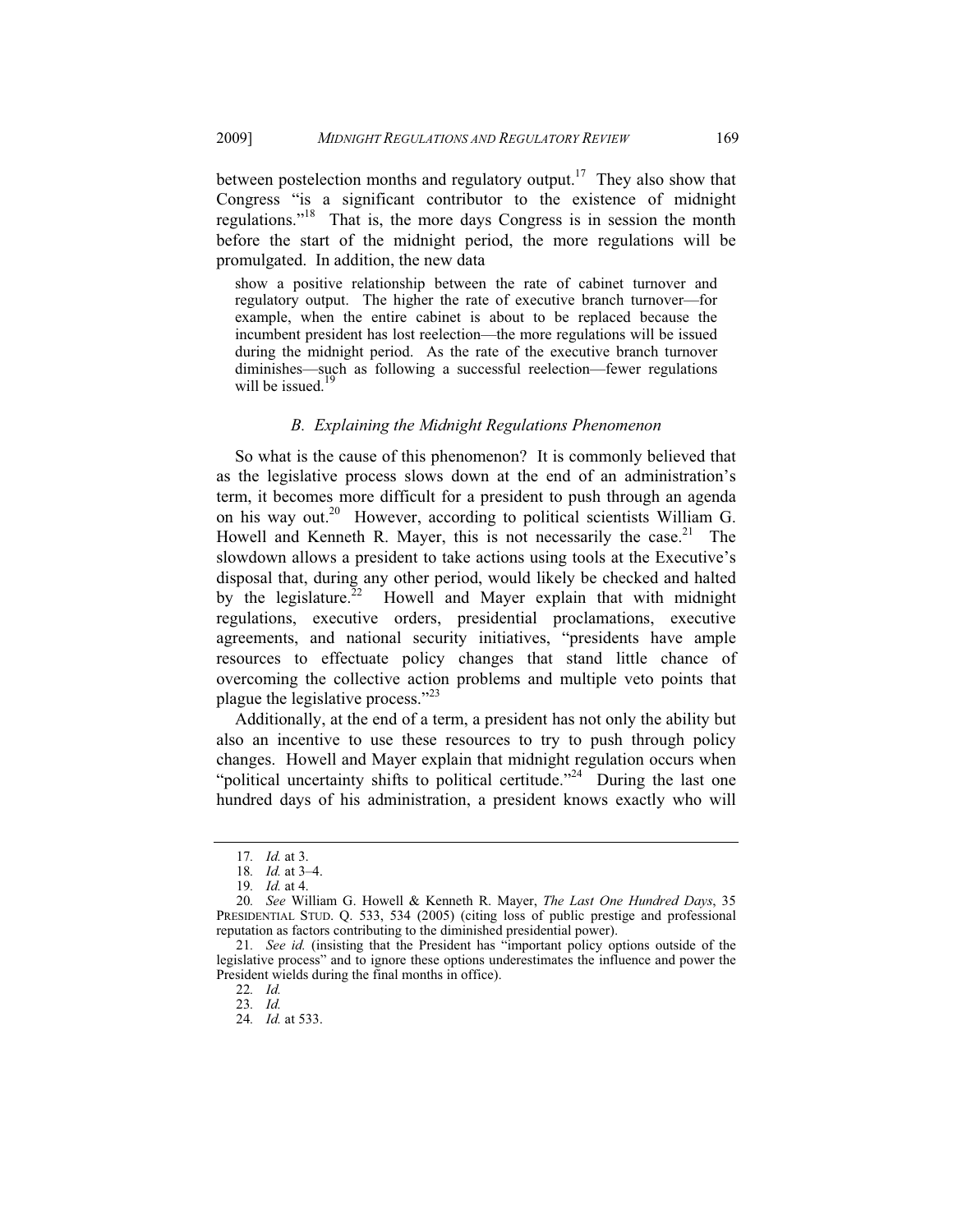succeed him as well as the president-elect's policy positions, legislative priorities, and level of partisan support he will enjoy with the new Congress.<sup>25</sup> An administration has every incentive to promulgate lastminute rules and regulations to deftly extend its influence beyond its last day.26

This is particularly true if the sitting president (or his party) lost the election. In that case, the outgoing president not only has an incentive to issue midnight regulations to extend his influence beyond the day he leaves office, but also might want to impose a cost on the incoming administration.<sup>27</sup> According to Susan Dudley, "once a final regulation has been published in the *Federal Register*, the only unilateral way an administration can revise it is through new rulemaking under the Administrative Procedure Act. Agencies cannot change existing regulations arbitrarily; instead, they must first develop a factual record that supports the change in policy."<sup>28</sup> This may make it extremely costly for a new administration to change last-minute regulations issued by the previous administration.<sup>29</sup>

In fact, according to Professor Nina A. Mendelson, some last-minute rules may have such high change and deviation costs that they are close to irreversible.<sup>30</sup> Some changes made by an outgoing administration may also impose serious political costs, "including costs upon the new administration's ability to pursue the president-elect's preferred policy agenda."<sup>31</sup> In other words, an outgoing administration has the opportunity to seriously complicate matters for an incoming administration.

For instance, the Bush Administration's decision to suspend the lastminute (January 22, 2001)<sup>32</sup> Clinton Administration rule setting acceptable levels of arsenic in drinking water at ten parts per billion imposed serious political costs.<sup>33</sup> Even though only one-third of the American public approved of the rule, the suspension led to severe public criticism.<sup>34</sup> The

<sup>25</sup>*. Id.*

 <sup>26.</sup> Andrew P. Morriss et al., *Between a Hard Rock and a Hard Place: Politics, Midnight Regulations and Mining*, 55 ADMIN. L. REV. 551, 557 (2003).

<sup>27</sup>*. See id.* (stating that the outgoing administration has incentive to finish its regulatory business before leaving office).

 <sup>28.</sup> Dudley, *Reversing Midnight Regulations*, *supra* note 4, at 9.

<sup>29</sup>*. See id.* at 9 (noting that the "new administration's options for overturning midnight regulations are 'constrained'").

 <sup>30.</sup> Nina A. Mendelson, *Agency Burrowing: Entrenching Policies and Personnel Before a New President Arrives*, 78 N.Y.U. L. REV. 557, 601 (2003).

<sup>31</sup>*. Id.* at 602.

 <sup>32.</sup> Howell & Mayer, *supra* note 20, at 544.

<sup>33</sup>*. See* Mendelson, *supra* note 30, at 602 (citing the Bush suspension of the Clinton arsenic rule as an example of a "booby trap" laid by an outgoing president, leading to acute criticism of President Bush's attitude toward the environment).

 <sup>34.</sup> Howell & Mayer, *supra* note 20, at 544.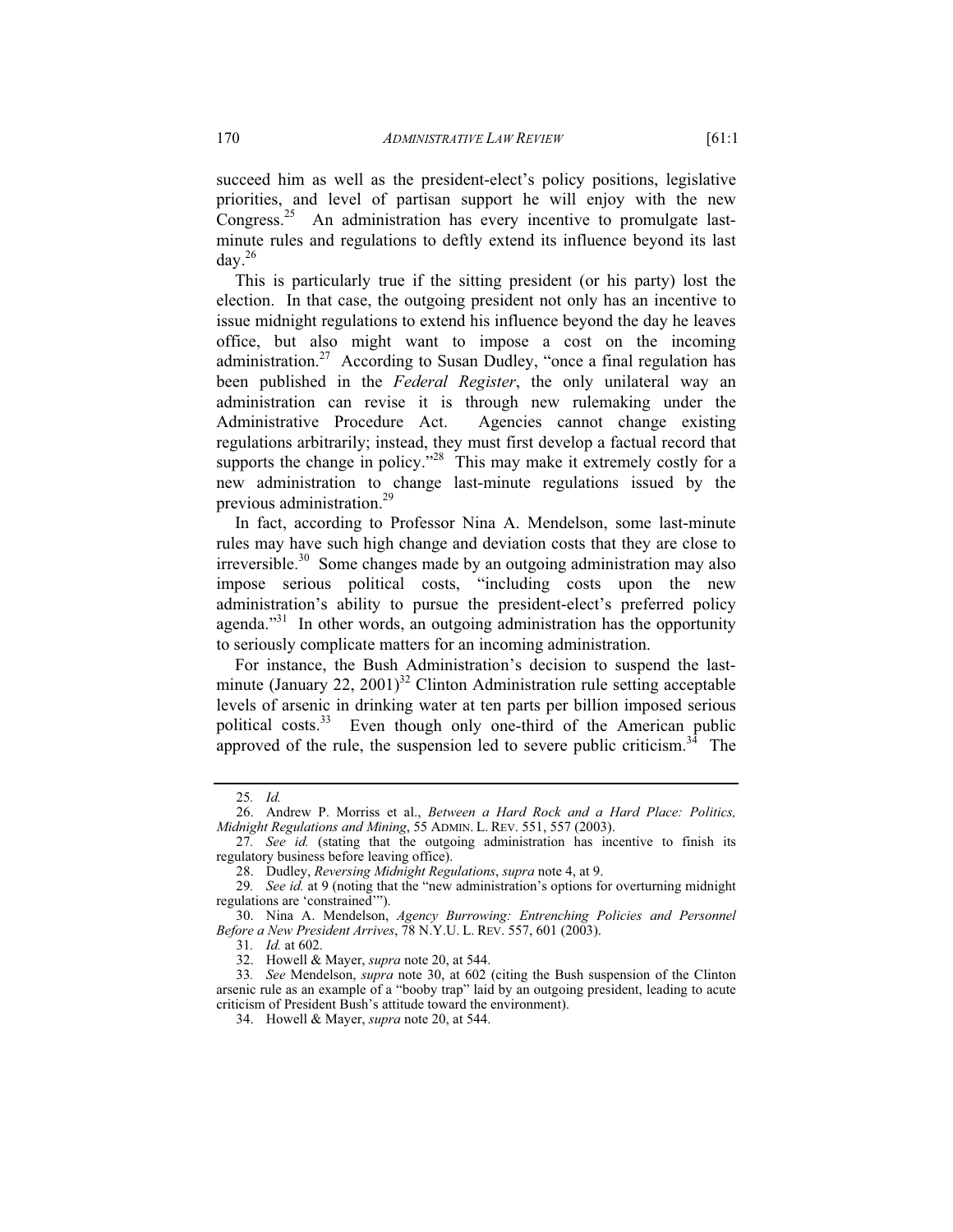Bush Administration's action on the arsenic standard became a symbol of the new administration's "callous attitude toward the environment."<sup>35</sup> Furthermore, as Andrew Morris and his coauthors explain, "by issuing regulations that complicate the life of the succeeding administration, outgoing regulators can earn political capital with their core constituencies, positioning themselves for rewards in post-administration jobs with interest groups or in a future campaign or administration of their own party.<sup>356</sup>

Another explanation of the phenomenon is what Professor Jack M. Beermann calls "waiting."<sup>37</sup> Waiting is the result of a deliberate decision on the part of an administration to wait until after an election before doing something that might be perceived as controversial in order to avoid political consequences.<sup>38</sup> At the end of a term, the political cost of taking action decreases. Because "an outgoing president is unlikely to seek elective office again[, he] may have little need for political support."<sup>39</sup> As a result, the administration is free to pursue actions that it could not have earlier in its term for fear of provoking opposition in Congress.<sup>40</sup>

Of course, another explanation for midnight regulations simply could be that some regulations are under review for years and only end up being issued in the last months before a new president takes office.<sup>41</sup> However, the fact that regulations are regularly delayed for long periods of time does not explain the systematic increase in regulatory activity at the end of presidential terms. A slightly different approach to this explanation is what Beermann calls "delay." $42$  Delay is a lag between the moment the regulation is proposed and the moment it is passed. One potential explanation for lag may simply be procrastination.<sup>43</sup> However, delay is more likely due to external forces. For instance, a "[s]tringent judicial review has made the rulemaking process more thorough and time consuming," extending the time it takes for a regulation to gain approval.<sup>44</sup> As a consequence, many new regulations are "naturally push[ed]" further into the President's term.<sup>45</sup> Also, Congress—knowingly or otherwise—

43*. See id.* (arguing that while there are many reasons for delay, simple procrastination is "surely one explanation").

 <sup>35.</sup> Mendelson, *supra* note 30, at 602.

 <sup>36.</sup> Morriss et al., *supra* note 26, at 558.

 <sup>37.</sup> Beermann, *supra* note 12, at 956.

<sup>38</sup>*. Id.*

<sup>39</sup>*. Id.* at 958.

<sup>40</sup>*. Id.*

<sup>41</sup>*. See* Dudley, *Reversing Midnight Regulations*, *supra* note 4, at 9 ("Some of these new regulations may have been developed carefully over many years, and only just now emerged from the procedural pipeline.").

 <sup>42.</sup> Beermann, *supra* note 12, at 956.

<sup>44</sup>*. Id.* at 956.

<sup>45</sup>*. Id.* at 956–57.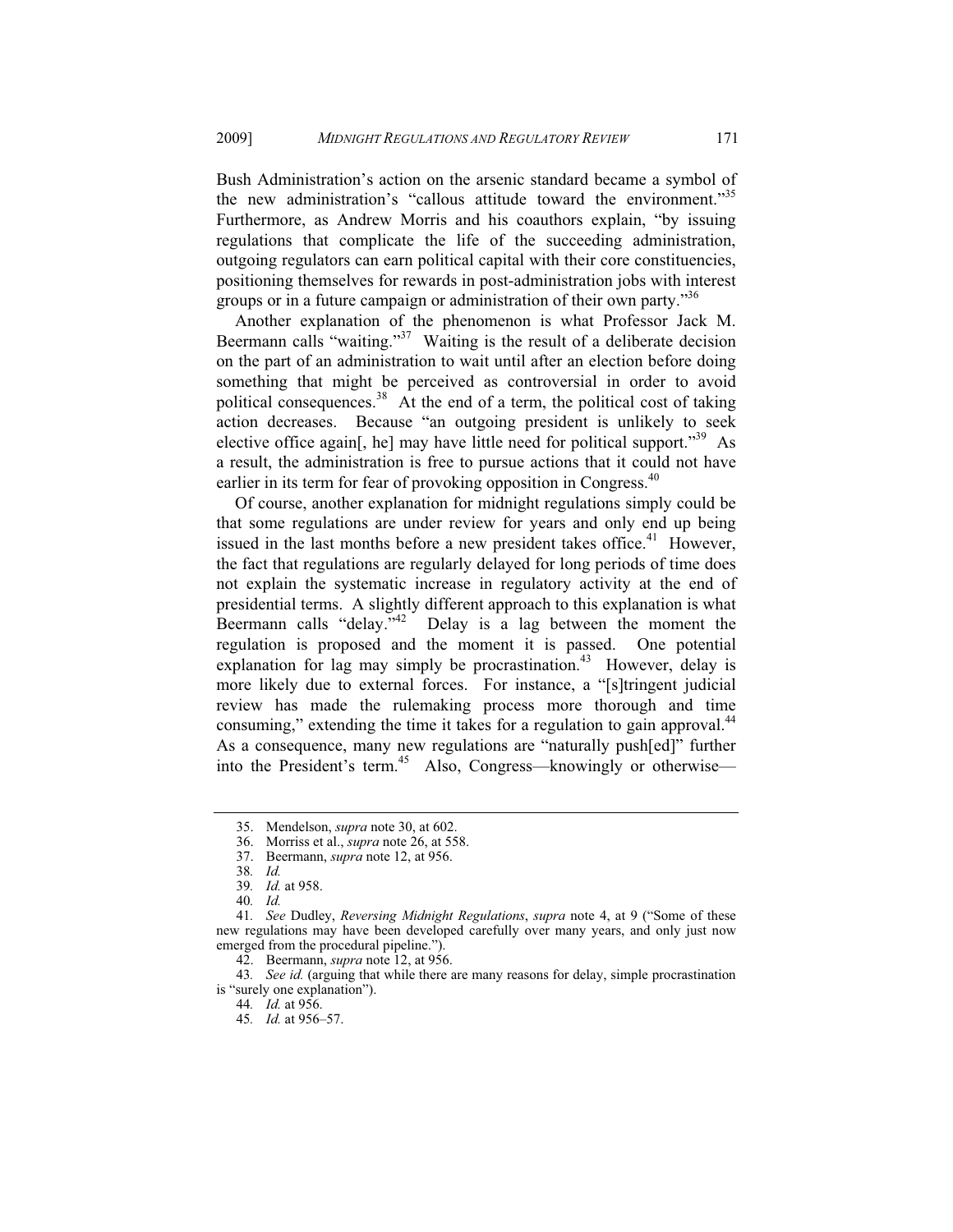might cause the delay of a regulation's issuance. In one example, Beermann explains how the Clinton Administration's ergonomics rules, which set new workplace regulations to combat repetitive stress injuries, were significantly delayed by Congress through "repeated appropriations riders prohibiting the Department of Labor from using any of its funds to promulgate a rule on ergonomic injuries."46

# *C. Midnight Regulations: An Effective Strategy?*

One would think that an incoming president could easily undo the midnight regulations of his predecessor. As it turns out, however, political and legal obstacles prevent extensive repeal. As detailed in Part III, presidents can issue executive orders, proclamations, and rules to overturn actions taken by their predecessors. They can also block the implementation of the outgoing president's orders. However, more often than not, incoming presidents cannot alter orders set by their predecessors without paying a considerable political price or confronting serious legal obstacles.

As Howell and Mayer explain, "Not only does this require time, but *changing* the status quo may well mean taking on interest groups who are reticent to give up ground that they have just won."<sup>47</sup> As mentioned earlier, President George W. Bush experienced difficulties altering Clinton's January 2001 arsenic regulation.<sup>48</sup> In spite of public outrage at the time the rule was issued, $49$  Bush faced considerable opposition when he tried to scrap the rule three months later<sup>50</sup> and ultimately lost the battle.<sup>51</sup>

In fact, a recent empirical study by Jason M. Loring and Liam R. Roth confirms that passing midnight regulations is a winning strategy for an outgoing president who wishes to project his influence into the future.<sup>52</sup> The authors tracked the regulations passed in the midnight period of former

<sup>46</sup>*. Id.* at 957.

 <sup>47.</sup> Howell & Mayer, *supra* note 20, at 544.

<sup>48</sup>*. Id.*

 <sup>49.</sup> *Id.*

<sup>50</sup>*. See* Douglas Jehl, *E.P.A. Delays Its Decision on Arsenic*, N.Y. TIMES, Apr. 19, 2001, at A14 (describing the Bush Administration's efforts to suspend President Clinton's ten-parts-per-billion arsenic standard and postpone a decision on acceptable arsenic levels until February, effectively leaving the 1942 standard of fifty-parts-per-billion in place until at least early 2002).

<sup>51</sup>*. See Bush U-Turn on Arsenic Rule*, CBSNEWS.COM, Oct. 31, 2001, http://www.cbsnews.com/stories/2001/10/31/politics/main316574.shtml (reporting that the Bush Administration reversed course and would accept the Clinton Administration's tenparts-per-billion arsenic rule).

 <sup>52.</sup> Jason M. Loring & Liam R. Roth, *After Midnight: The Durability of the "Midnight" Regulations Passed by the Two Previous Outgoing Administrations*, 40 WAKE FOREST L. REV. 1441 (2005).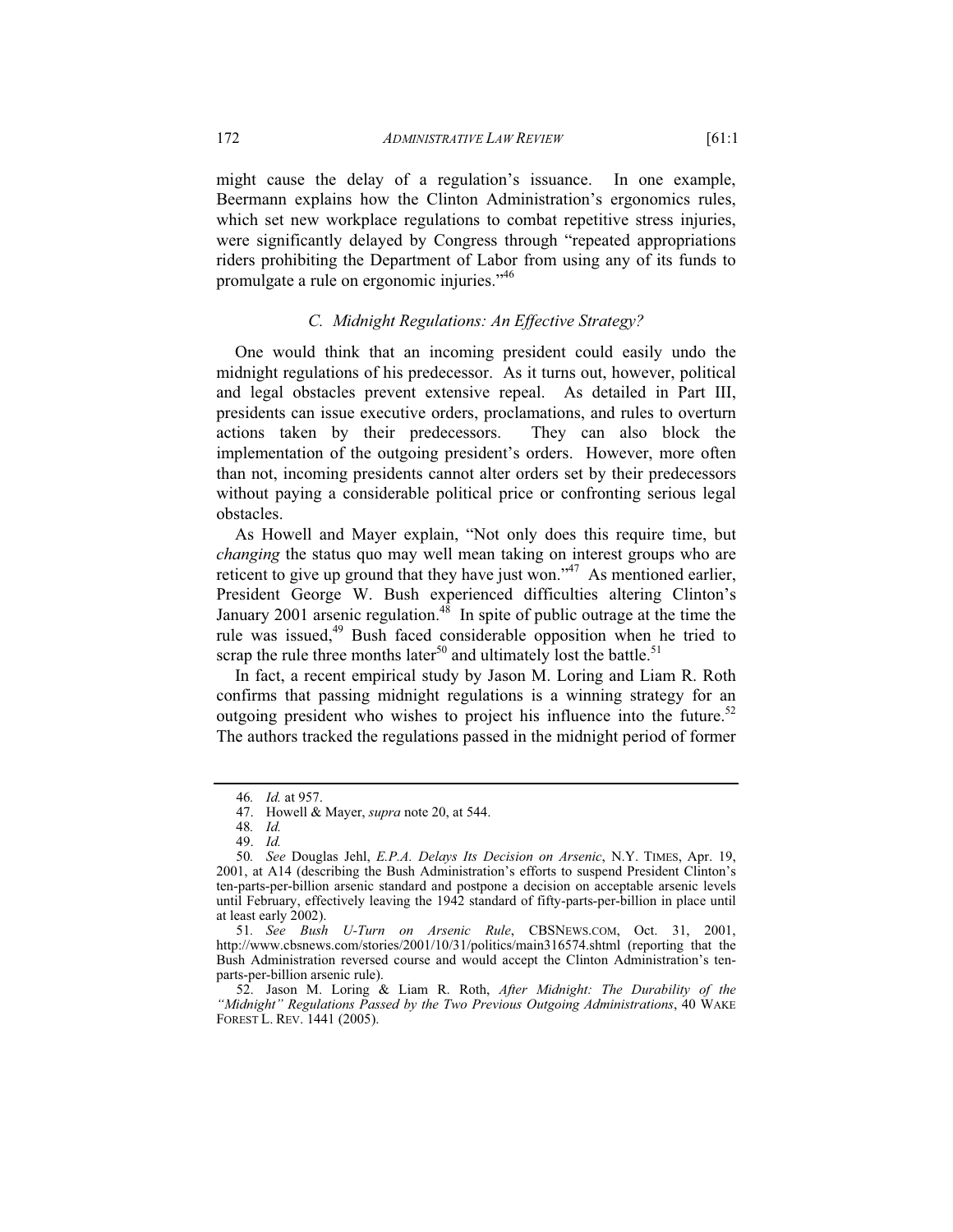Presidents Clinton and George H.W. Bush, as well as the incoming administrations' responses to those regulations. Based on a selected sample, the authors found that only 9% of George H.W. Bush's last-minute regulations were later repealed, and 43% were accepted without any amendment by the Clinton Administration.<sup>53</sup> By the same token, only  $3\%$ of President Clinton's midnight regulations were later repealed by the George W. Bush Administration, and a staggering 82% of them were accepted without any changes.<sup>54</sup>

### II. THE MIDNIGHT REGULATIONS PHENOMENON IS PROBLEMATIC

Having established that the midnight regulations phenomenon is real and systemic, we now turn to the question of whether it is problematic and, if so, what can be done. This Part surveys some of the criticisms of midnight regulations and highlights one particular concern: diminished regulatory review. Part III surveys and critiques proposals to curb the effect of midnight regulations and suggests a way to address the particular problem of diminished regulatory review, namely a cap on the number of economically significant regulations OIRA can be expected to review during a given time period.

# *A. Often-Cited Concerns over Midnight Regulations*

Midnight regulations are the target of perennial criticism.<sup>55</sup> However, unless you believe that regulation of any kind is always problematic, the fact that regulatory activity increases at the end of a presidential term should not by itself be a cause for concern. It is therefore not surprising to

<sup>53</sup>*. Id.* at 1456.

<sup>54</sup>*. Id.*

<sup>55</sup>*. See* Edward Cowan, *Administration to Kill or Put Off 36 Carter 'Midnight Regulations*,*'* N.Y. TIMES, Mar. 26, 1981, at A1 (noting that Vice President Bush announced the government was "killing or indefinitely postponing" numerous midnight regulations imposed by the Carter Administration that had substantial impacts in health care, the environment, and the economy); *Here Come Ronald Reagan's 'Midnight' Regs*, U.S. NEWS & WORLD REP., Nov. 28, 1988, at 11 (characterizing the Reagan Administration's agenda with last-minute regulations as "too hot to handle" and controversial); Robert A. Rosenblatt & Elizabeth Shogren, *Clinton Readies an Avalanche of Regulations*, L.A. TIMES, Nov. 26, 2000, at A1 (suggesting that after a close and bitter election, outgoing President Clinton was determined to leave a lasting impression through midnight regulations on controversial topics that "left some Republican lawmakers fuming"); R. Jeffrey Smith, *A Last Push to Deregulate*, WASH. POST, Oct. 31, 2008, at A1 (noting the White House's efforts to enact a slew of last-minute regulatory activity); Editorial, *Last-Minute Mischief*, N.Y. TIMES, Oct. 18, 2008, at A22 (criticizing in the numerous last-minute environmental rules of the Bush Administration); Emma Schwartz, *The Bush Administration's Midnight Regulations*, ABCNEWS.COM, Oct. 30, 2008, http://www.abcnews.go.com/print?id=6146929 (surveying President Bush's last-minute rules on the environment, health care, occupation safety, and other areas).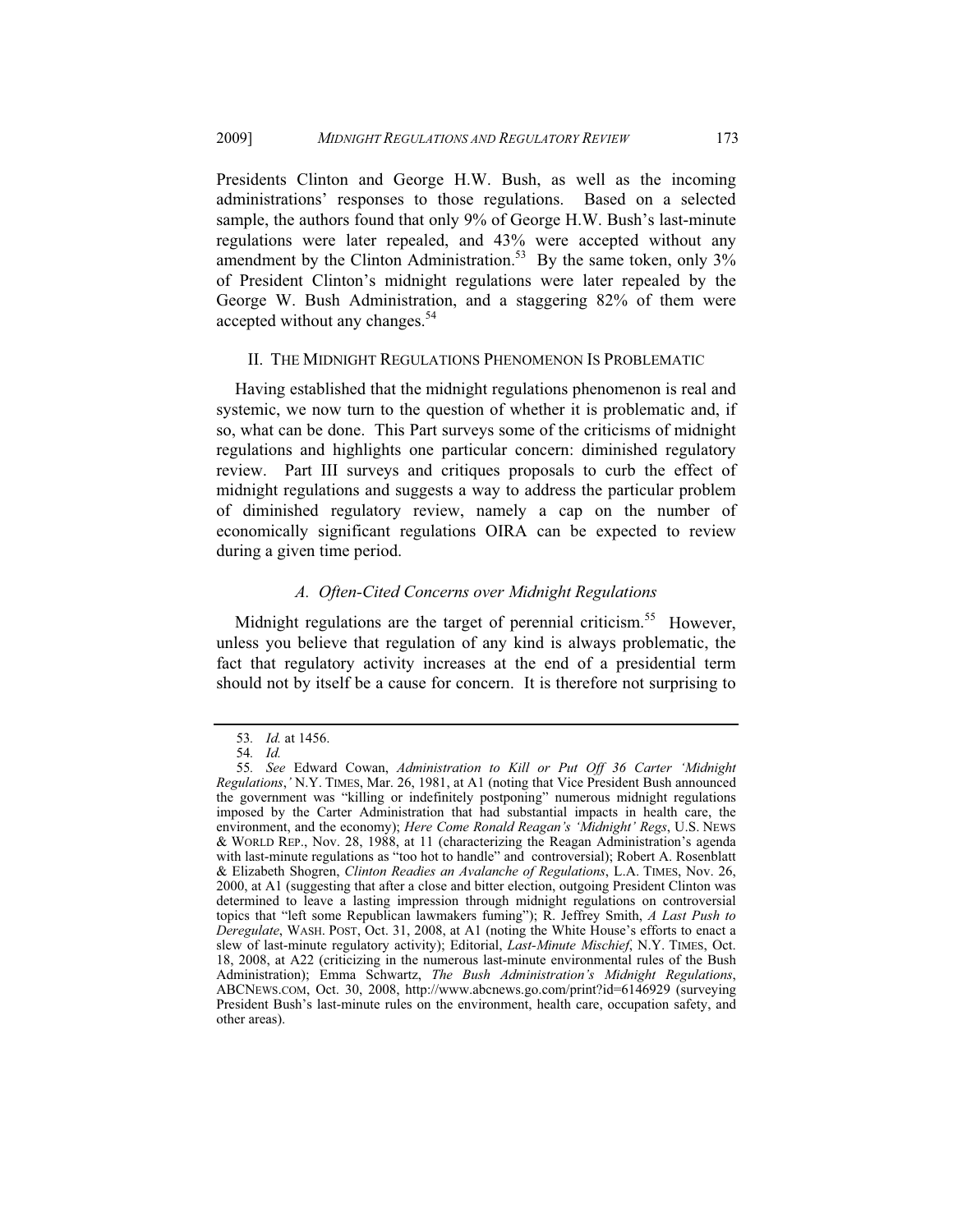find that objections to midnight regulations do not center simply on the increase in regulations, but on the process of their formulation.

The most common criticism relates to accountability.<sup>56</sup> During the midnight period a lame-duck administration might be impervious to normal checks and balances.57 In large part, Congress and the electorate provide these checks. The electorate holds the President accountable at the ballot box, while Congress has extensive oversight over agency activity.

In the lingo of game theory, political checks depend on "repeated game[play]."<sup>58</sup> That is, an administration considering a regulation not only will take into account the political costs and benefits of the decision it is making now, but also will consider how that decision will affect future interactions with other players (Congress and the electorate).<sup>59</sup> If there are no such future interactions, an administration will be more likely to "defect" and pursue a regulatory course that might have otherwise invited retaliation.<sup>60</sup>

A president will not face another election if he has served two terms (e.g., Bill Clinton) or has been defeated at the polls (e.g., Jimmy Carter). $61$ In either case, there will be an accountability deficit. Because such a president knows that he will not face voters again, that president and his agencies will be less hesitant to pursue a controversial regulatory course. The accountability provided by the threat of congressional retaliation is

57*. See* Morriss et al., *supra* note 26, at 557–58 (explaining that "Congress is often out of session after the elections" with the exception of a "brief 'lame duck' session," and if political control of Congress "shift[s] with the election," many committee chairs will change, lessening the opportunity for oversight).

58*. Id*. at 556–57.

59*. See id.* (recognizing that long-term consequences of a decision may lessen the impact of its potential immediate benefit).

<sup>56</sup>*. See* Loring & Roth, *supra* note 52, at 1446 (recognizing that during the midnight period, the outgoing administration no longer is subject to "traditional political constraints" such as voter satisfaction, and thus is unaccountable to the public, giving it "little incentive to avoid costly measures"); Morriss et al., *supra* note 26, at 558 (asserting that accountability is lost because of "political constraints on agency heads such as budgetary concerns, congressional oversight, political appointees' concern with their reputations, and personal performance measures absent in the period between the election and the new administration"); William S. Morrow, Jr., *Midnight Regulations: Natural Order or Disorderly Governance*, 26 ADMIN.&REG. L. NEWS 3 (2001) (expressing Judge Plager's view that one of the three major problems with midnight regulation is that it "undermines political accountability").

<sup>60</sup>*. See id.* at 557–58 (observing that a change in administration that includes a change in political party minimizes the possibility of future interactions, creating more "incentive to defect").

<sup>61</sup>*. But see id.* (explaining that when an administration changes but party control remains the same, agencies and employees can hope for future employment and thus have stronger incentive to cooperate). A two-term president might also be constrained until after the election because a controversial regulatory initiative might affect the campaign of his party's nominee to succeed him. However, once the election is decided, that constraint is removed.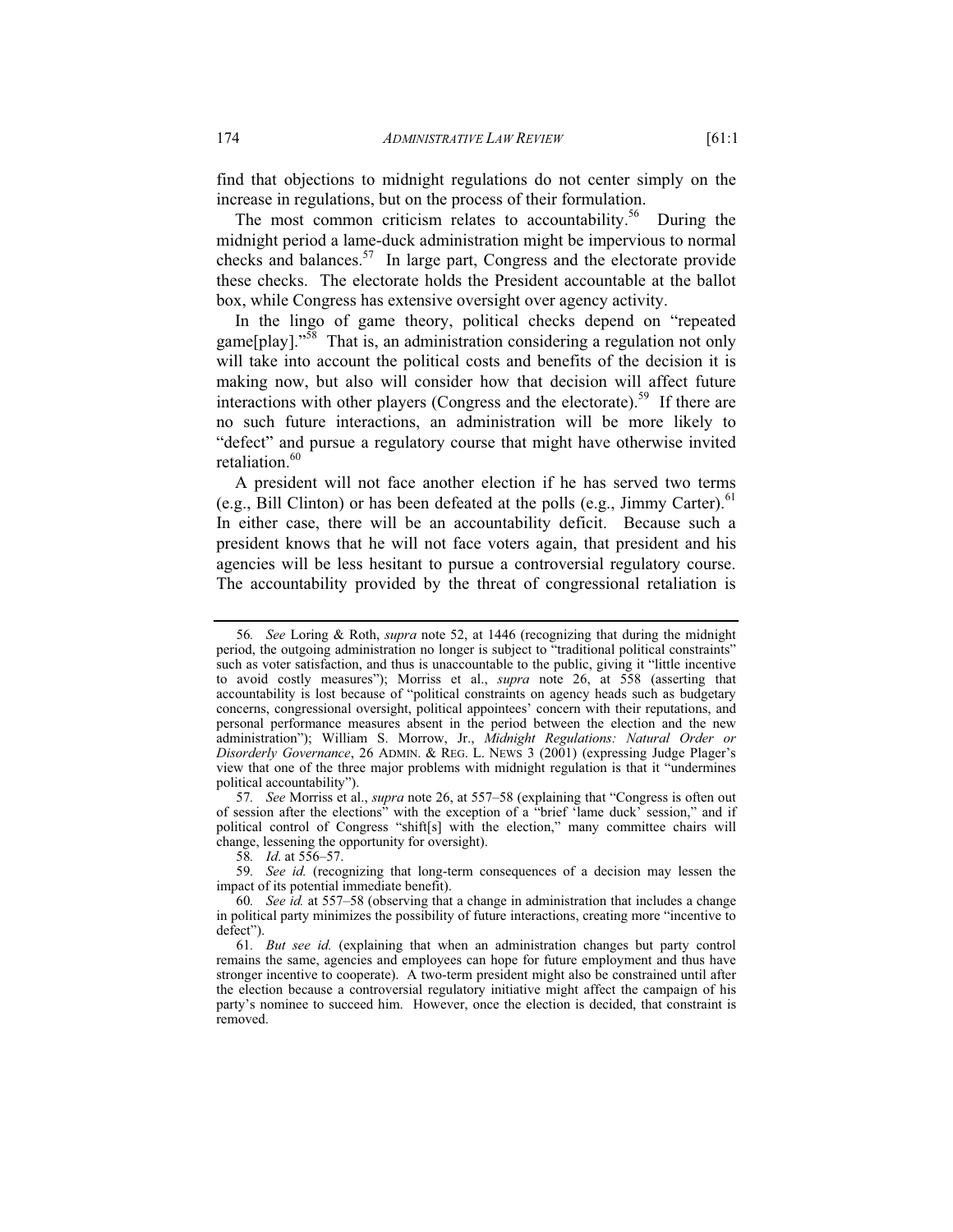also weakened once a president knows that there is no "next period" in which he will need Congress's cooperation on legislative, budgetary, and other matters.<sup>62</sup>

Some argue that this period of unaccountability is in fact salutary because it may be the only opportunity an administration has to take a principled stand on issues that would otherwise face swift retaliation by powerful special interests. On the other hand, the case could be made that this is also the perfect time for an administration to favor a particular special interest without fear that it will be held accountable. For example, consider the controversial last-minute pardons issued by George H.W. Bush, Bill Clinton, and indeed most presidents.<sup>63</sup>

Related to the concern over accountability is the criticism that midnight regulations can be undemocratic. After an election, if the people have chosen a new president with policies opposite to the sitting president, actions by the sitting president aimed at exerting power beyond his term may be seen as undemocratic.<sup>64</sup> One way a lame-duck president can exert power beyond his term is by adopting a procedural rule that constrains the Executive's own power, but doing so only at the very end of his term so that the constraint affects only his successor.<sup>65</sup> Another way is to force an incoming president to expend political capital reversing his predecessor's last-minute decisions. During the midnight period, an "outgoing

 <sup>62.</sup> According to Morriss and his coauthors, the incentive to defect is strongest when the incoming president is of the opposite party because "the outgoing administration has little incentive to leave unfinished business for the incoming administration" whose policies will likely be contrary. *Id.* at 557.

<sup>63</sup>*. See* Kelly Wallace, *Former President Bush Granted Last-Minute Pardon to Contributor's Son*, CNN.COM, Mar. 7, 2001, http://archives.cnn.com/2001/ALLPOLITICS/03/07/bush.pardon/index.html (identifying the pardons granted by President Clinton to Marc Rich, a wealthy donor to the Democratic Party and the Clinton campaign, and President Bush to Edwin Cox, Jr., whose family donated generously to the Republican Party and the Bush campaigns). *See generally* P.S. Ruckman, Jr., *"Last-Minute" Pardon Scandals: Fact and Fiction* (Paper presented at the Annual Meeting of the Midwest Political Science Association, Apr. 15, 2004), http://www.rvc.cc.il.us/faclink/pruckman/pardoncharts/Paper2.pdf (comparing the use of pardons by a variety of presidents throughout their administrations to the amount of pardons issued at the end of their administrations).

<sup>64</sup>*. See* Mendelson, *supra* note 30, at 599 (noting that the "worst case" scenario concerning midnight regulations is when the regulations by the outgoing administration hinder the president-elect's ability to implement a new and different policy, and that this abuse of power could be considered as "undermining our democratic regime").

 <sup>65.</sup> For example, Mendelson explains that the Clinton Department of Justice (DOJ) changed procedural rules that gave former DOJ employees the power to access work documents, but did so in the last few days of the Administration. Mendelson, *supra* note 30, at 600; *see also* Beermann, *supra* note 12, at 951–52 (concluding that when rules are imposed only at the end of a presidency, especially in the form of procedural constraints, it is evident that the administration had not found these rules necessary during its term and thus the only reasonable explanation for the promulgation was to "tie the hands of the successor").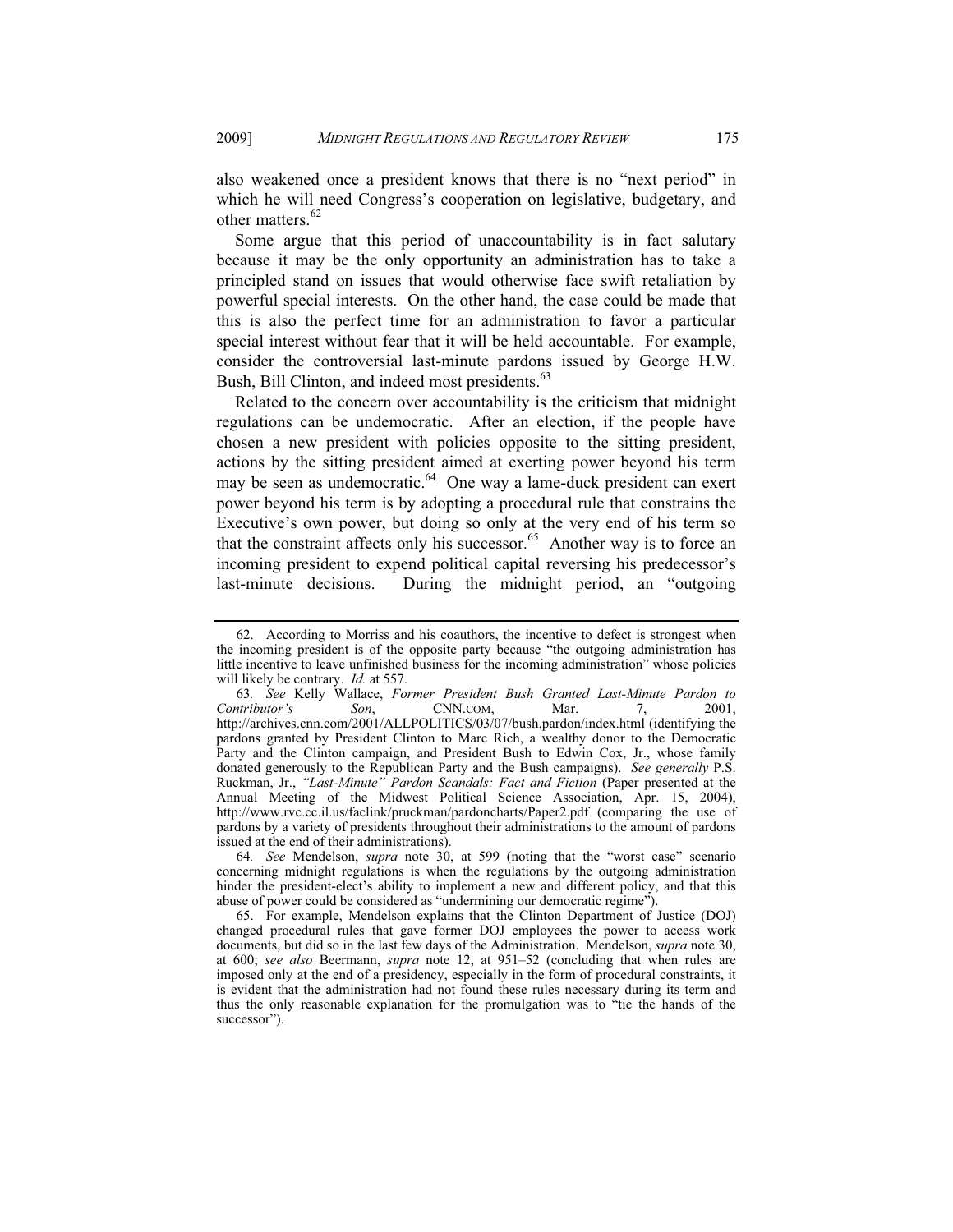administration may impose rules in a politically charged area" that it knows its successors will surely reverse.<sup>66</sup> That late "timing suggests that there was no hope that the rules would actually be implemented, but rather were passed in an attempt to embarrass the new administration by forcing it to revise or repeal the rules."<sup>67</sup>

Yet another criticism of midnight regulations is the inefficiency and wastefulness inherent in trying to exert influence beyond one's own administration. Putting aside concerns about democracy, enacting regulations contrary to the next president's policy agenda likely wastes the government's time and resources.<sup>68</sup>

Finally, there are criticisms based on principle. "In addition to purely legal questions, the problem of 'midnight regulations' raises interesting normative questions concerning what constitutes appropriate behavior for an outgoing President and administration."<sup>69</sup> Senior Federal Circuit Judge S. Jay Plager, debating Clinton Office of Management and Budget (OMB) Acting Deputy Director Sally Katzen on the question of whether midnight regulations should be curbed, has said that "he believes public virtue suffers from the rush to publish."<sup>70</sup> Judge Plager criticized the rush to regulate at the end of an administration as "unseemly" and argued that "the haste with which midnight regulations are pushed out the door results in 'a certain amount of sloppiness' and 'makes control of the regulatory apparatus appear to be a Washington game. $1^{17}$  Professor Nina A. Mendelson echoes Judge Plager, writing that "[s]omething about this activity strikes us as unseemly."72

The concerns over the accountability and democracy deficits during the midnight period, as well as the perceived inefficiency and unseemliness of a rash of last-minute regulations, are very serious concerns—frequently cited as the main problems with midnight regulations. However, this Article will now focus on the less touted concern that an increase in the

71*. Id.*

<sup>66</sup>*. See* Beermann, *supra* note 12, at 951 (explaining that this often includes rules issued in areas such as abortion or the environment).

<sup>67</sup>*. Id.* at 951.

<sup>68</sup>*. See id.* at 951, 972 (arguing that waste occurs when "the new administration must dig itself out from under the remains of the outgoing administration, especially when the outgoing administration knows that this is inevitable" and that an outgoing president should recognize when the incoming president will have a new agenda and step aside to prevent waste of government funds on an "obviously futile endeavor"). Efficiency and waste are one of three concerns over midnight regulations identified by Judge Plager. *See* Morrow, *supra* note 56, at 3 ("[Plager] believes the ramming of regulations on the way out and the attempt to neutralize them on the way in amounts to an enormous waste of time and effort for both administrations.").

 <sup>69.</sup> Beermann, *supra* note 12, at 951.

 <sup>70.</sup> Morrow, *supra* note 56, at 3.

 <sup>72.</sup> Mendelson, *supra* note 30, at 564.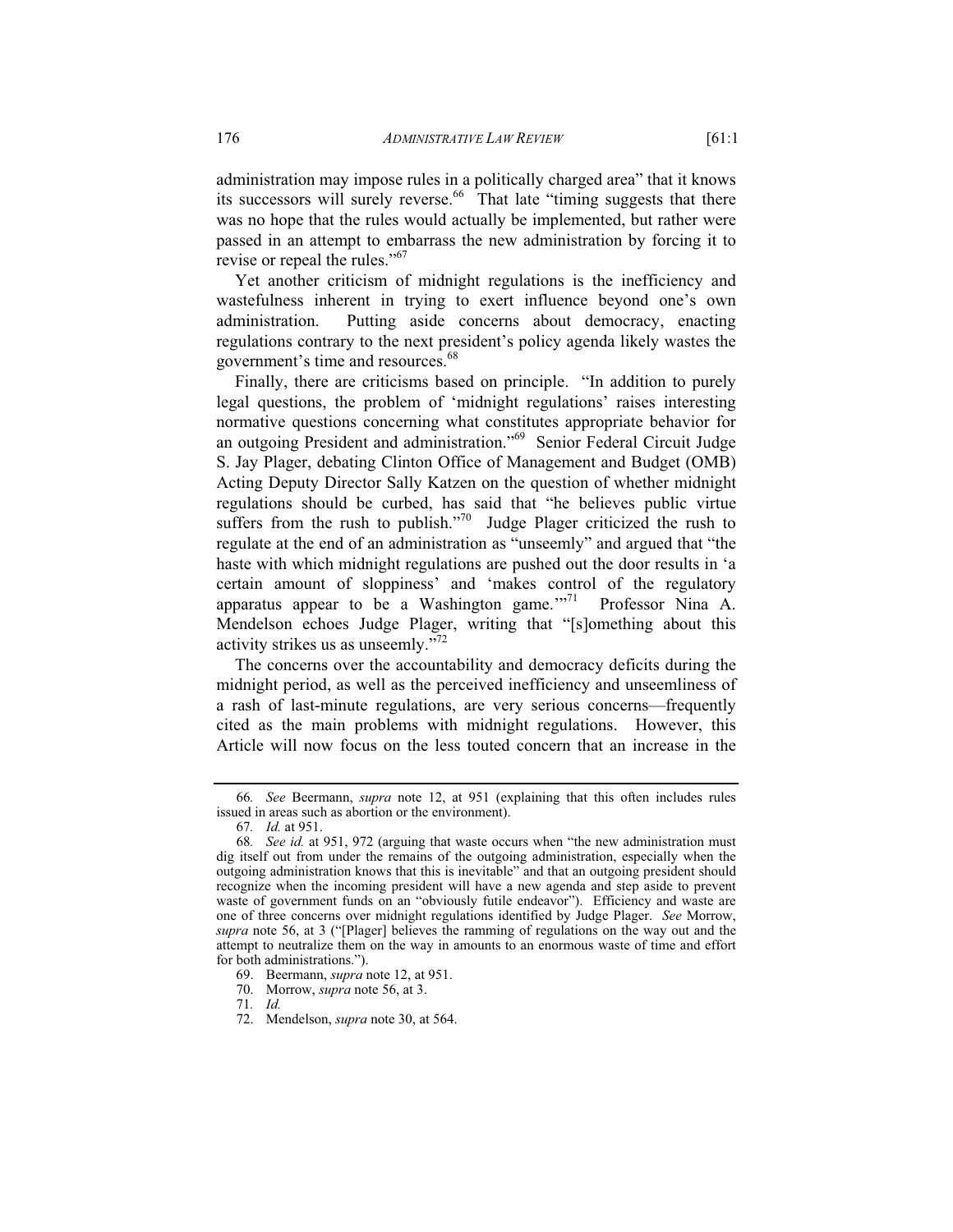number of regulations over a short time period could overwhelm the institutional review process that otherwise serves to ensure that new regulations have been carefully considered.

## *B. Regulatory Review*

For over two decades, a series of executive orders has required executive agencies to perform economic analysis of the effects of proposed regulations.<sup>73</sup> OIRA, within OMB, oversees agencies' regulatory analysis and can delay, and even halt, some regulations if it believes that analysis is inadequate. $74$ 

Regulatory review is not a partisan policy tool. Every president since Gerald Ford has relied on a formal system to review new regulations before they are issued. The recurring themes evident in these programs are an insistence that regulatory agencies consider possible alternatives to achieving the outcome that is their target, and that they estimate the cost of these alternatives in order to find the most efficient course of action. By its nature, this type of reasoned economic oversight of proposed regulations requires both time and careful consideration. Therefore, the effectiveness of the process can be overpowered by a flood of rulemaking activity at the end of an administration.<sup>75</sup>

Below, we will look first at the history and purposes of the regulatory review process and then explore how the midnight regulations phenomenon affects this process.

# *C. The Regulatory Review Process*

Regulatory review has its origins in President Nixon's so-called Quality of Life Review process.<sup>76</sup> Soon after the establishment of the Soon after the establishment of the

<sup>73</sup>*. See generally* Exec. Order No. 12,866, 58 Fed. Reg. 51,735 (Oct. 4, 1993), *amended by* Exec. Order No. 13,258, 67 Fed. Reg. 9385 (Feb. 28, 2002) *and* Exec. Order No. 13,422, 72 Fed. Reg. 2763 (Jan. 23, 2007) (requiring agencies to perform a cost–benefit analysis, including both quantitative and qualitative measures of available regulatory alternatives and the option of no regulation); OFFICE OF MGMT.&BUDGET, EXEC. OFFICE OF THE PRESIDENT, CIRCULAR A-4, REGULATORY ANALYSIS (2003), http://www.whitehouse.gov/omb/circulars/a004/a-4.pdf (providing guidance for regulatory analysis, including a standardization for measuring and reporting costs and benefits).

<sup>74</sup>*. See* Curtis W. Copeland, *The Role of the Office of Information and Regulatory Affairs in Federal Rulemaking*, 33 FORDHAM URB. L.J. 1257, 1273–74 (2006) ("At the end of the review period, OIRA either returns the draft rule to the agency 'for reconsideration' or OIRA concludes that the rule is consistent with the executive order.").

<sup>75</sup>*. See* Morrow, *supra* note 56, at 3 ("[Judge Plager] also believes presidential oversight tends to get lost in the process.").

<sup>76</sup>*. See* GEORGE C. EADS & MICHAEL FIX, RELIEF OR REFORM? 46 (1984) ("Many of the procedures and institutional arrangements that would later be employed by Presidents Ford, Carter, and Reagan trace their origins to decisions made in 1971 by the Nixon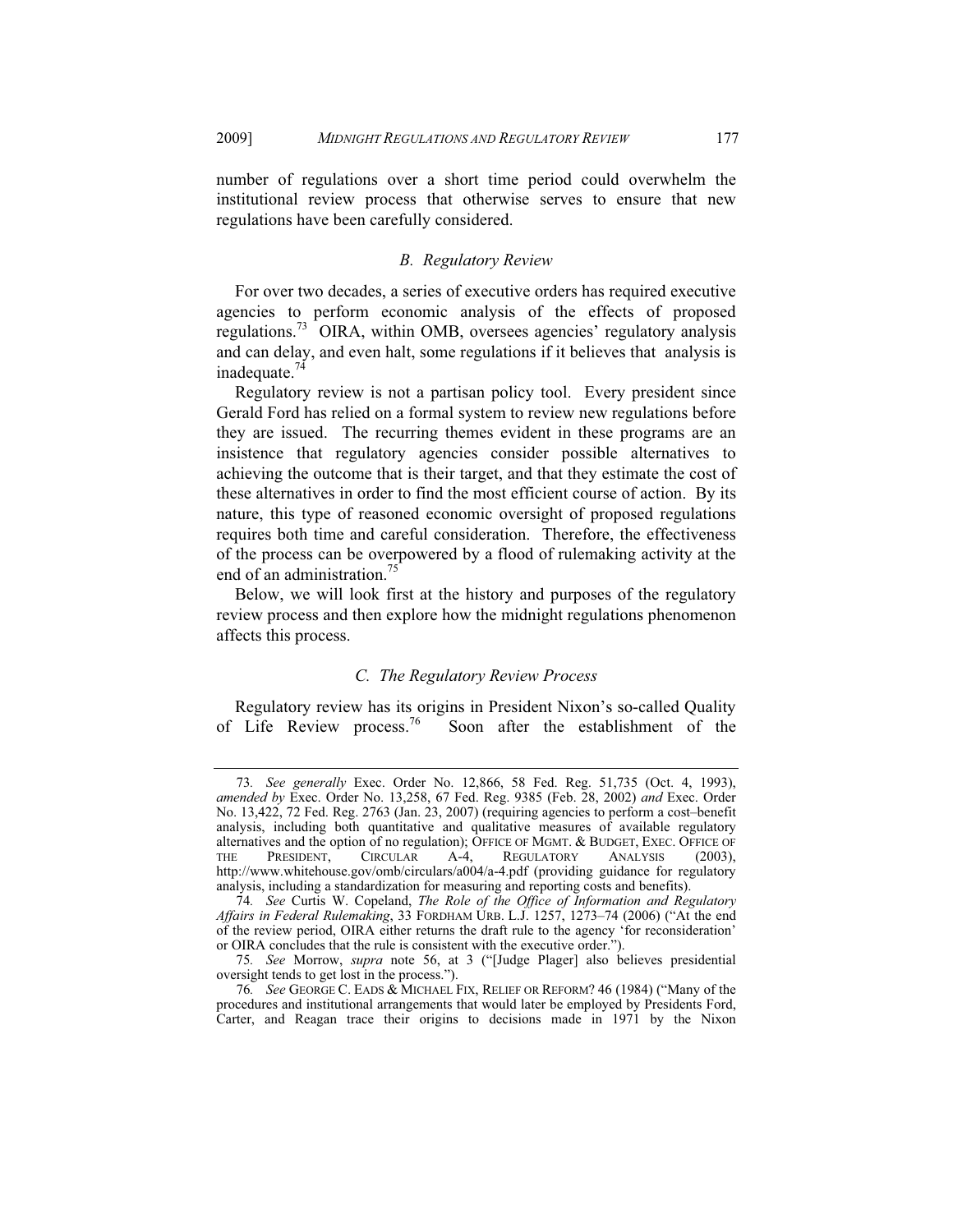Environmental Protection Agency (EPA) in 1970, the White House took notice of the cost—both to society and the treasury—of the new regulation spawned by the Clean Water Act and other newly minted environmental laws.<sup>77</sup> Alarmed by a multimillion-dollar supplementary budget request by the EPA in December 1970, the OMB concluded that the effects of EPA's regulation on the budget and the private sector were going unchecked.<sup>78</sup>

If agencies' regulations were to be checked (at least for budgetary reasons), they had to be reviewed before they were promulgated something the White House had not previously done. OMB Director George Schultz sent a letter to EPA Administrator William Ruckleshaus in 1971 "assert[ing] authority to review *and clear* EPA's regulations."79 At the same time, the White House established a Quality of Life committee composed of Cabinet members, the EPA Administrator, and senior White House staff. $80$  Its purpose was to formulate a regulatory review process for significant regulations in order to ensure that the costs of alternatives had been considered.<sup>81</sup>

The resulting review process was established in a memorandum from OMB Director George Schultz dated October 5, 1971.<sup>82</sup> First, it required the covered agencies to submit to OMB "a schedule . . . covering the ensuing year showing estimated dates of future announcements of all proposed and final regulations, standards, guidelines or similar matters<sup>383</sup> that were "significant"<sup>84</sup> in nature. More notably, it also required agencies to submit significant proposed rules to OMB at least thirty days before their

administration."); Murray Weidenbaum, *Regulatory Process Reform: From Ford to Clinton*, REG., Winter 1997, at 20 (noting that Nixon's reforms, which required agencies to consider regulatory alternatives and their costs, were the "precursor of all modern reform efforts").

<sup>77.</sup> *See* EADS & FIX, *supra* note 76, at 46–47 (explaining that when the EPA was created, it began to "spew forth" new regulations so quickly and in such large numbers that implementing the regulations led to serious budgetary and policy consequences).

<sup>78.</sup> *Id.* at 47.

<sup>79.</sup> *Id.* at 48.

<sup>80.</sup> *Id.*

<sup>81.</sup> *See id.* (noting the development of the Quality of Life Review process).

<sup>82.</sup> *See* Memorandum from George P. Schultz, Director, Office of Mgmt. and Budget, to Heads of Departments and Agencies (Oct. 5, 1971) [hereinafter Schultz Memo], http://www.thecre.com/ombpapers/QualityofLife1.htm (ordering agencies to submit proposed regulations to the Office of Management and Budget (OMB) for review before the regulations are formally announced).

<sup>83.</sup> *Id.*

 <sup>84.</sup> A "significant" rule was defined as a rule that would

have a significant impact on the policies, programs, and procedures of other agencies; or impose significant costs on, or negative benefits to, non-Federal sectors; or increase the demand for Federal funds for programs of Federal agencies which are beyond the funding levels provided for in the most recent budget requests submitted to the Congress.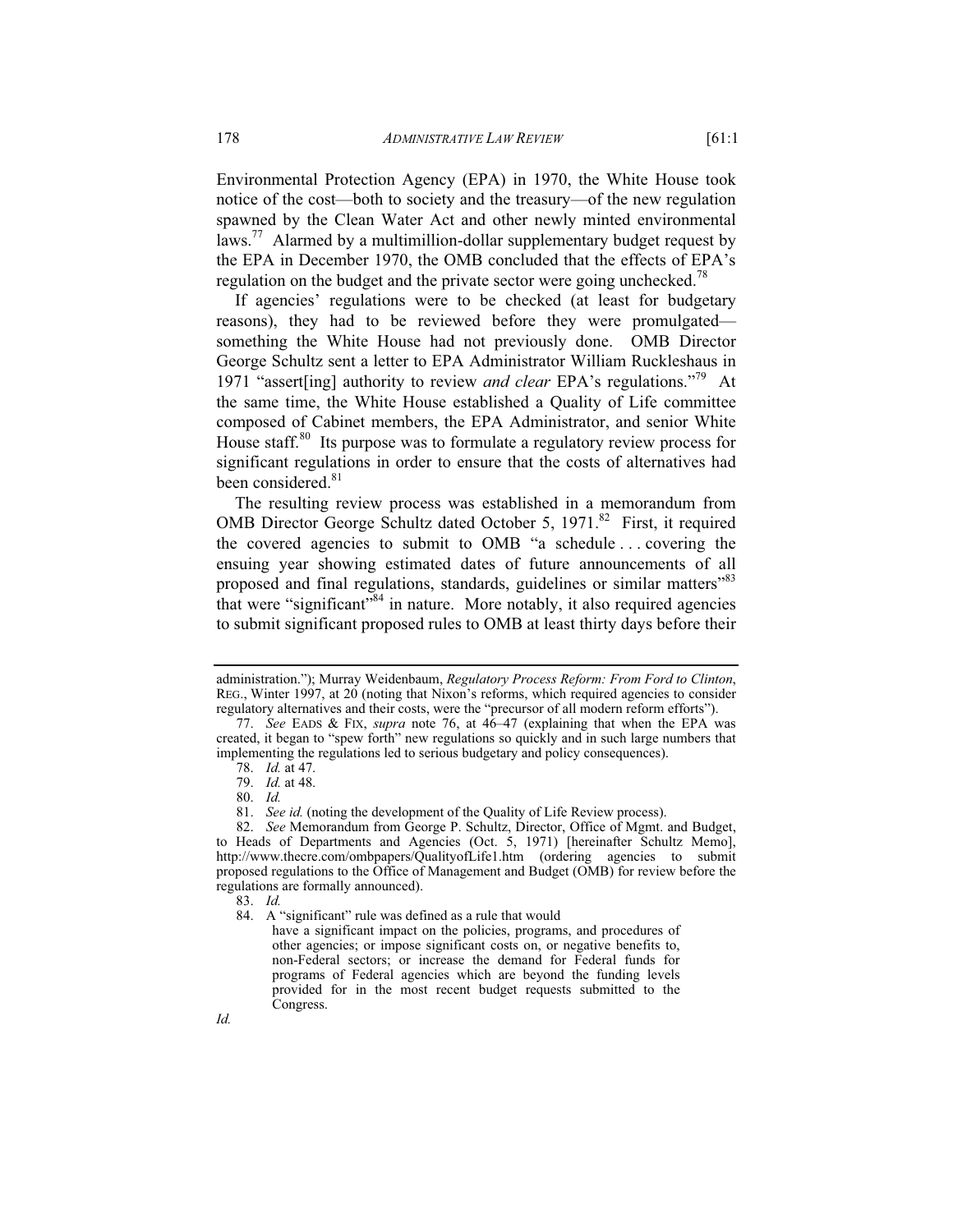publication, accompanied by "the principal objectives of the regulations, standard, guidelines, etc.; alternatives to the proposed actions that have been considered; a comparison of the expected benefits or accomplishments and the costs (federal and nonfederal) associated with the alternatives considered; and the reasons for selecting the alternative that is proposed."<sup>85</sup> OMB then began to circulate proposed rules and its explanations to other agencies for comment, forwarding the feedback to the issuing agency.<sup>86</sup>

For political reasons, a mechanism by which conflicts among agencies would be resolved was intentionally left out of this interagency review process. $87$  In practice, the White House often played arbiter. $88$  If nothing else, the Quality of Life Review process, by forcing agencies such as the EPA to answer certain questions, curbed reflexive rulemaking and made regulators consider alternatives, taking into account the cost of the rules they were proposing.

While the Quality of Life Review process continued through 1977,<sup>89</sup> President Gerald Ford expanded regulatory review to address concerns about the effect of regulation on inflation, then a major national concern.<sup>90</sup> Ford sought and received legislation establishing the Council on Wage and Price Stability (CWPS or Council) in August  $1974<sup>91</sup>$  Among other things, the Council was charged with reviewing regulations to ascertain their impact on the economy. $92$  Three months after establishing the CWPS, President Ford issued Executive Order 11,821 establishing procedures for preparing Inflation Impact Statements, which addressed the economic effect of proposed rules on productivity and competition. $93$  The CWPS reviewed the statements, which were prepared by executive branch agencies, and then filed comments on the public record with those agencies.<sup>94</sup>

92*. See* Weidenbaum, *supra* note 76, at 20.

93*. Id.*

<sup>85</sup>*. Id.*

<sup>86</sup>*. See id.* (establishing a process for circulating proposed regulations for agency comment); *see also* EADS & FIX, *supra* note 76, at 48 (describing OMB's role in soliciting comments on proposed regulations).

<sup>87</sup>*. See* EADS & FIX, *supra* note 76, at 49 (discussing the interaction between agencies during the Quality of Life Review process).

<sup>88</sup>*. See id.* (noting the White House's involvement in the regulatory review process).

<sup>89</sup>*. See generally id.* at 54 (discussing the Carter Administration's approach to regulatory review).

<sup>90</sup>*. See* Weidenbaum, *supra* note 76, at 20 (noting that concerns about inflation affected President Ford's regulatory reforms).

 <sup>91.</sup> EADS & FIX, *supra* note 76, at 51; *see also* Weidenbaum, *supra* note 76, at 20 (describing the founding of the Council on Wage and Price Stability (CWPS) and its role in the regulatory review process).

<sup>94</sup>*. See* EADS & FIX, *supra* note 76, at 51–52 (discussing the development of formal analysis of the economic effects of proposed regulations); Weidenbaum, *supra* note 76, at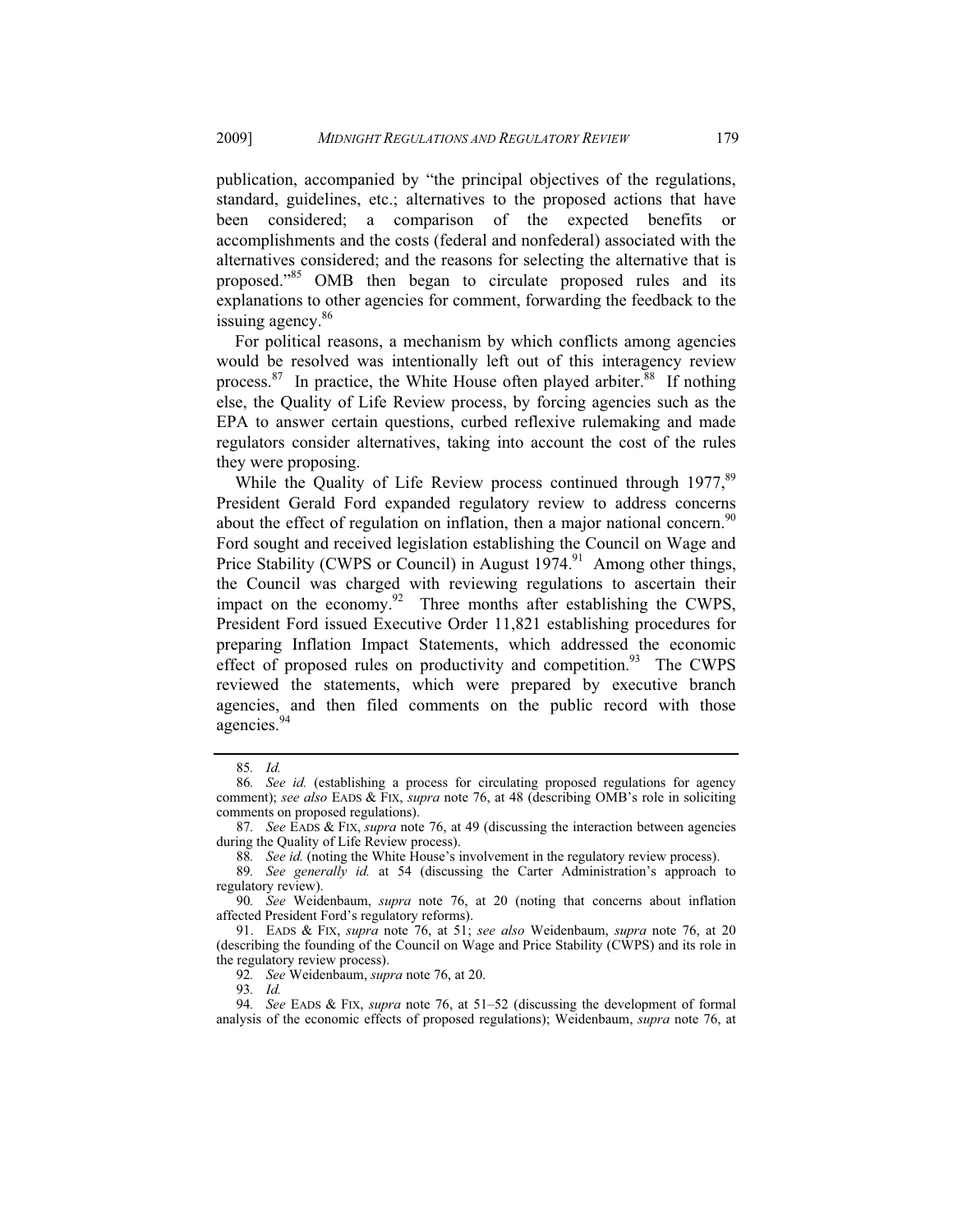President Jimmy Carter continued to formalize the regulatory review process begun in the Ford Administration. In 1978, Carter established the Cabinet-level Regulatory Analysis Review Group (RARG), which had the authority to review major proposed rules.<sup>95</sup> He also issued Executive Order 12,044 in March 1978, which replaced Ford's Inflation Impact Statements with the "Regulatory Analysis."<sup>96</sup> The Executive Order was remarkably similar to the Nixon and Ford efforts. $97$  It required proposed rules with an effect on the economy of \$100 million or more to be reviewed before they were published in the *Federal Register*, and required the agencies' analysis to

contain a succinct statement of the problem; a description of the major alternative ways of dealing with the problem that were considered by the agency; an analysis of the economic consequences of each of these alternatives and a detailed explanation of the reasons for choosing one alternative over the others.<sup>9</sup>

Also, much like the 1971 Schultz memo, Executive Order 12,044 required agencies to prepare and publish a semiannual agenda "of significant regulations under development or review."<sup>99</sup> This obligation was later codified into law during the last year of the Carter Administration by the Regulatory Flexibility Act.<sup>100</sup>

It was under the Administration of President Ronald Reagan, however, that we saw the crystallization of the regulatory review process as we know it today. The stage was set during the last year of the Carter Administration with the passage of the Paperwork Reduction Act.<sup>101</sup> That Act created OIRA within OMB.<sup>102</sup> Its primary purpose was to enforce the Act's limits on the amount of reporting that agencies could require from the private sector.<sup>103</sup> President Reagan, however, expanded the role of OIRA.

99*. Id.*

101*. See* 44 U.S.C. § 3501 (2000) (minimizing the paperwork burden on groups that are required to submit information to the federal government).

102. 44 U.S.C. § 3503 (2000).

103*. See* 44 U.S.C. § 3504 (2000) (outlining the authority of the Director of OMB to take steps to improve the efficiency of the collection of information from and the dissemination of information to the public).

<sup>20 (</sup>noting that CPWS reviewed proposed regulations to determine their effect on competition and productivity).

 <sup>95.</sup> EADS & FIX, *supra* note 76, at 55–56; Weidenbaum, *supra* note 76, at 20.

<sup>96</sup>*. See* Exec. Order No. 12,044, 3 C.F.R. 152, 154 (1979) (directing that regulations be as simple and clear as possible and not impose unnecessary burdens on the economy or individuals).

<sup>97</sup>*. Compare* Exec. Order No. 12,044, 3 C.F.R. 152 (1979), *with* Exec. Order No.

<sup>11,821, 39</sup> Fed. Reg. 41,501 (Nov. 29, 1974), *and* Schultz Memo, *supra* note 82.

<sup>98.</sup> Exec. Order No. 12,044, 3 C.F.R. 152, 154 (1979).

<sup>100</sup>*. See* 5 U.S.C. § 602 (2006) (requiring agencies to publish a semiannual regulatory flexibility agenda); Weidenbaum, *supra* note 76, at 21 (describing the role of the Regulatory Council in preparing semiannual reviews).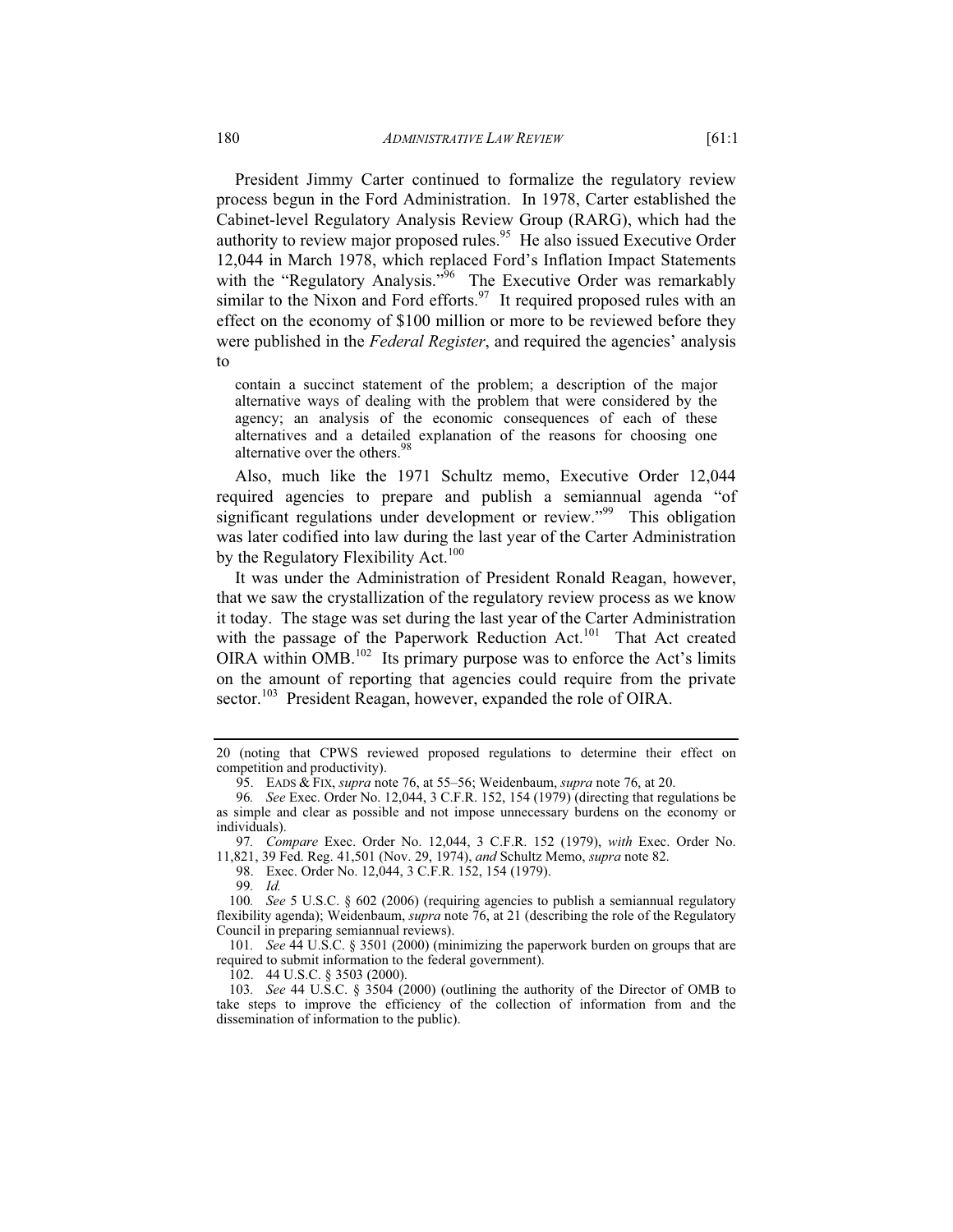One month into his presidency, Reagan signed Executive Order 12,291, titled "Federal Regulation," mandating that "[r]egulatory action shall not be undertaken unless the potential benefits to society for the regulation outweigh the potential costs to society."104 The Executive Order required agencies to prepare regulatory impact analyses for proposed "major rules."<sup>105</sup> What constituted a major rule was left largely to the discretion of OMB.<sup>106</sup> Although the Executive Order did not mention OIRA specifically (and only OMB generally), the review of regulatory impact analyses fell on OIRA.<sup>107</sup> As a result, "[a] federal agency could not publish a notice of proposed rulemaking until an OIRA review was complete and its concerns had been addressed."<sup>108</sup>

At the same time, President Reagan established the Presidential Task Force on Regulatory Relief, headed by Vice President George H.W. Bush, which gave direction to OIRA.<sup>109</sup> Unlike the Nixon, Ford, and Carter programs of regulatory review, none of which addressed how an impasse between an agency and its reviewing authority would be settled,  $110$  the Reagan system placed the power to hold back regulations in the hands of OIRA. As a result, "[t]he Task Force on Regulatory Relief often acted as a court of appeals for issues on which [] OIRA and the regulatory agencies could not agree."<sup>111</sup>

The regulatory review process established in Executive Order 12,291 and carried out by OIRA went largely unchanged through the presidency of George H.W. Bush.<sup>112</sup> The only major break was that the Task Force on

108. Weidenbaum, *supra* note 76, at 22.

111. Weidenbaum, *supra* note 76, at 22.

112*. See generally* COPELAND, *supra* note 107, at 9–10 (discussing OIRA and the George H.W. Bush Administration); Weidenbaum, *supra* note 76, at 23.

 <sup>104.</sup> Exec. Order No. 12,291, 3 C.F.R. 127, 128 (1982).

<sup>105</sup>*. See id.* at 128–30 (outlining the Regulatory Impact Analysis requirements).

<sup>106.</sup> Although "major rule" was defined in  $\S$  1(b) as a rule having an annual impact on the economy of \$100 million or more, in § 3(b) the Director is given authority, subject to the direction of the taskforce, to treat other rules as major rules as well. *Id.* at 127–28.

<sup>107</sup>*. See id.* at 128 (giving the Director of OMB the authority to develop standards for preparing a Regulatory Impact Analysis, develop procedures for evaluating agency estimates, and monitor agency compliance); CURTIS W. COPELAND, CONG. RESEARCH SERV., FEDERAL RULEMAKING: THE ROLE OF THE OFFICE OF INFORMATION AND REGULATORY AFFAIRS 4 (2004) (describing how OIRA became involved in the regulatory review process).

<sup>109</sup>*. See* COPELAND, *supra* note 107, at 3 (listing responsibilities of the newly created taskforce including "(1) monitoring the establishment of OMB's responsibility to coordinate and review new rules, (2) the development of legislative changes to regulatory statutes, and (3) the revision of existing regulations").

 <sup>110.</sup> EADS & FIX, *supra* note 76, at 48–50. The White House staff and the President were often the mediators. On at least one occasion, administration officials who took different sides of a proposed regulation lobbied President Carter himself. The initial result was confusion because after their respective meetings each side thought they had persuaded the President. *Id.* at 58–59.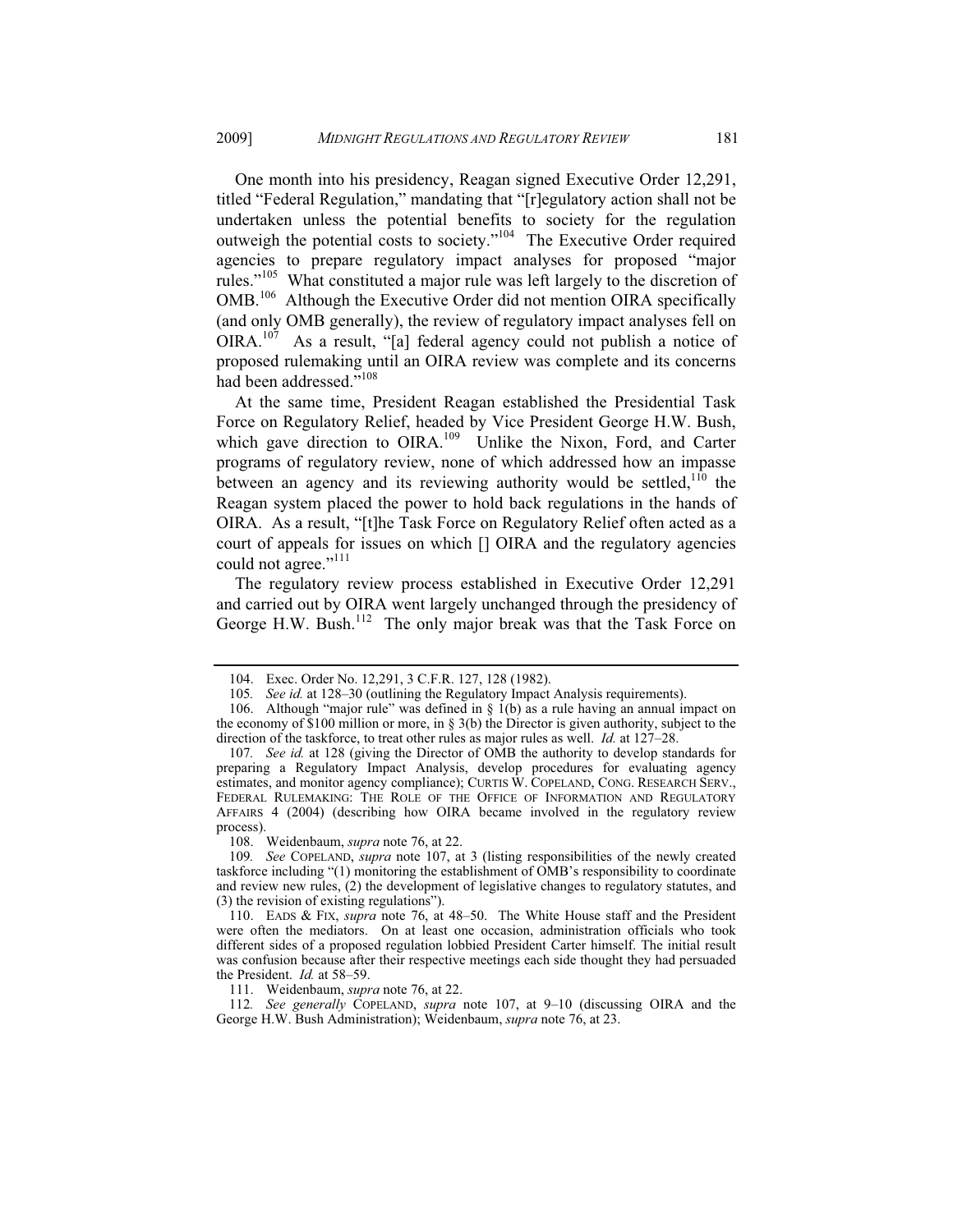Regulatory Relief was replaced by the Council on Competitiveness, also headed by the Vice President (in this case Dan Quayle) and supported by OIRA.113 It was President Bill Clinton who made significant changes to the regulatory review process by abolishing the Council on Competitiveness and rescinding President Reagan's Executive Order 12,291.<sup>114</sup>

President Clinton issued Executive Order 12,866 in September 1993, articulating a new regulatory review process that was less of a radical departure and more an evolution consistent with past programs.<sup>115</sup> The most significant change was the removal of OMB's authority to treat any rule it deemed appropriate as if it were a major rule.<sup>116</sup> The focus of OIRA review was shifted to those proposed regulations that might "[h]ave an annual effect on the economy of  $$100$  million or more."<sup>117</sup> Predictably, this caused the number of rules reviewed by OIRA to drop markedly.<sup>118</sup>

Although it changed the process of regulatory review, the Clinton Executive Order kept the substance of regulatory analysis that had developed since the Nixon Quality of Life Reviews. The framework maintained the emphasis on identifying all practical alternatives to regulation and selecting the most cost-effective option:

[] Each agency shall identify and assess available alternatives to direct regulation, including providing economic incentives to encourage the desired behavior, such as user fees or marketable permits, or providing information upon which choices can be made by the public.

[] When an agency determines that a regulation is the best available method of achieving the regulatory objective, it shall design its regulations in the most costeffective manner to achieve the regulatory objective.

. . . . [] Each agency shall assess both the costs and the benefits of the intended regulation and, recognizing that some costs and benefits are difficult to quantify, propose or adopt a regulation only upon a reasoned determination that the benefits of the intended regulation justify its costs.

[] Each agency shall identify and assess alternative forms of regulation and shall, to the extent feasible, specify performance objectives, rather than specifying the behavior or manner of compliance that regulated entities must adopt.

. . . .

. . . .

 <sup>113.</sup> COPELAND, *supra* note 107, at 10; Weidenbaum, *supra* note 76, at 23.

 <sup>114.</sup> Weidenbaum, *supra* note 76, at 24.

 <sup>115.</sup> Exec. Order No. 12,866, 58 Fed. Reg. 51,735 (Oct. 4, 1993).

<sup>116</sup>*. See id.* at 51,742 (mandating that "OIRA may review only actions identified by the agency or by OIRA as significant regulatory actions").

<sup>117</sup>*. Id.* at 51,738.

<sup>118</sup>*. See* COPELAND, *supra* note 107, at 12 (charting the significant drop in rules reviewed under Executive Order 12,866 and noting that the number of rules that OIRA examined fell from about 2,000–3,000 per year under Executive Order 12,291 to about 500– 700 rules per year under Executive Order 12,866).

 <sup>119.</sup> Exec. Order No. 12,866, 58 Fed. Reg. 51,736 (Oct. 4, 1993).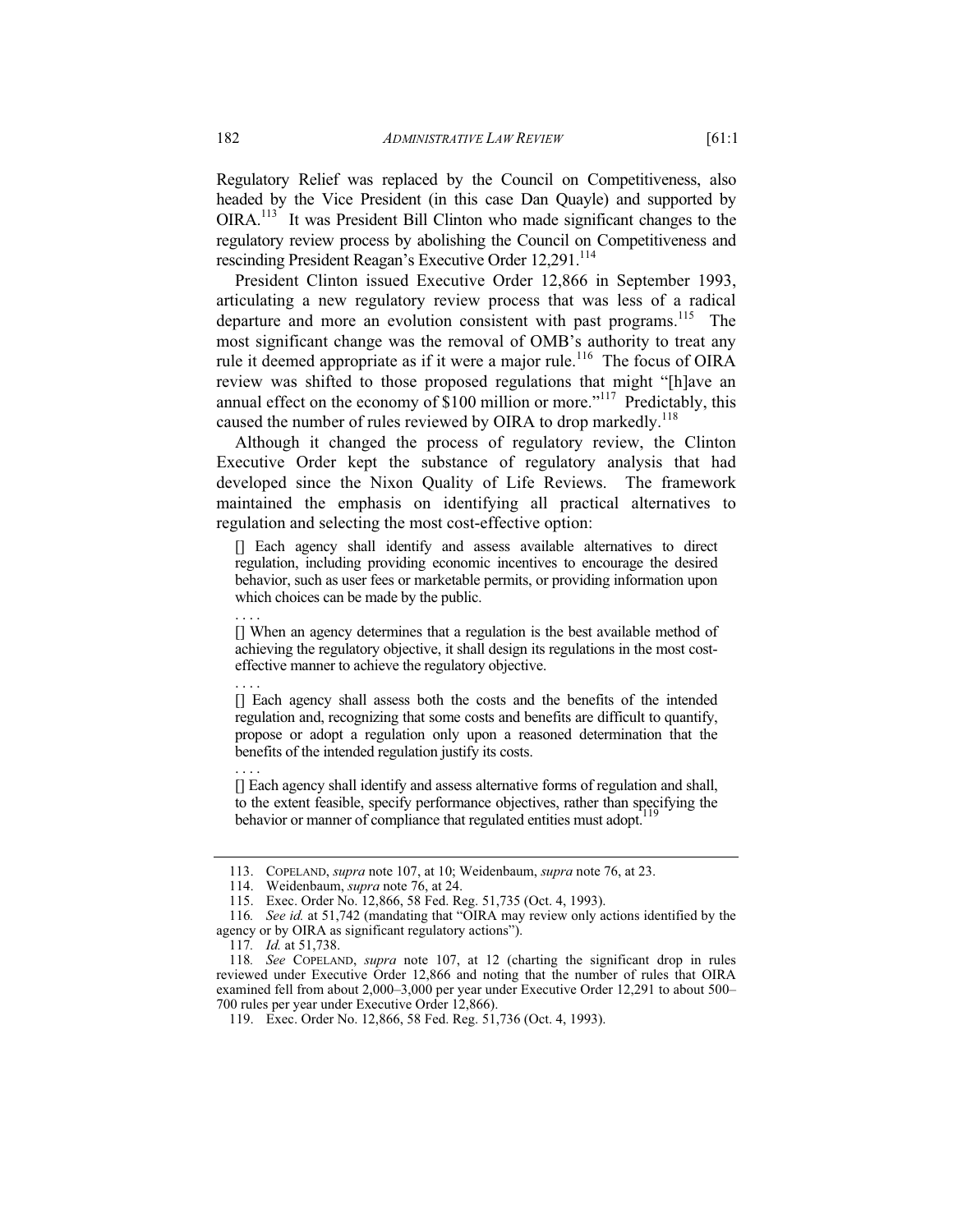Additionally, Executive Order 12,866 embodied the evolution of modern regulatory analysis by adding a new first step to the regulatory analysis framework. It ordered the following: "Each agency shall identify the problem that it intends to address (including, where applicable, the failures of private markets or public institutions that warrant new agency action) as well as assess the significance of that problem."<sup>120</sup>

In 2003, President George W. Bush issued Executive Order 13,422, amending Executive Order 12,866 and underlining the importance of identifying a problem to be addressed by regulation.<sup>121</sup> The new Executive Order requires agencies to "identify *in writing* the specific market failure (such as externalities, market power, lack of information) or other specific problem that it intends to address (including, where applicable, the failures of public institutions)."122 This requirement highlights the insight, first expressed in Clinton Executive Order 12,866, that cost–benefit analysis is not the only criterion used to assess whether a regulation is necessary: a market failure or some other systemic problem must also be identified.

# *D. Regulatory Review and Midnight Regulations*

Every administration since President Nixon has come to view regulatory analysis as a useful tool to ensure the effectiveness of regulation. To the extent we believe that regulatory review is beneficial, midnight regulations are problematic because they undercut the benefits of the review process.

The logic is simple. As we have seen, at the end of each administration, especially between administrations of opposing parties, there is a dramatic spike in regulatory activity. However, there is no corresponding increase in the resources available to OIRA during those times of increased activity. If the number of regulations OIRA must review goes up significantly and the man-hours and resources available to it remain constant, we can expect the quality of review to suffer. $123$ 

Since it was invested with regulatory review authority in 1981, OIRA's budget has grown only modestly, from \$4.3 million in 1981 to \$7 million in  $2007<sup>124</sup>$  The high mark was \$8 million in 2004 and 2006.<sup>125</sup> However, in

<sup>120</sup>*. Id.* at 51,735.

 <sup>121.</sup> Exec. Order No. 13,422, 72 Fed. Reg. 2763 (Jan. 23, 2007); *see also* COPELAND, *supra* note 107, at 3–4 (outlining changes made by Executive Order 13,422).

 <sup>122.</sup> Exec. Order No. 13,422, 72 Fed. Reg. 2763 (Jan. 23, 2007) (emphasis added).

 <sup>123.</sup> To conclusively prove this would require judging every OIRA-produced regulatory review issued during each period from November 8th to January 20th of the last twentyseven years against objective criteria—a massive undertaking. We instead opt to make the case through circumstantial evidence and deductive reasoning.

<sup>124.</sup> See OFFICE OF MGMT. & BUDGET, EXEC. OFFICE OF THE PRESIDENT, APPENDIX TO THE BUDGET OF THE UNITED STATES GOVERNMENT, FISCAL YEAR 1983, at I-C7 (1982) (listing OIRA's actual 1981 budget as \$4,332,000); OFFICE OF MGMT.&BUDGET, EXEC.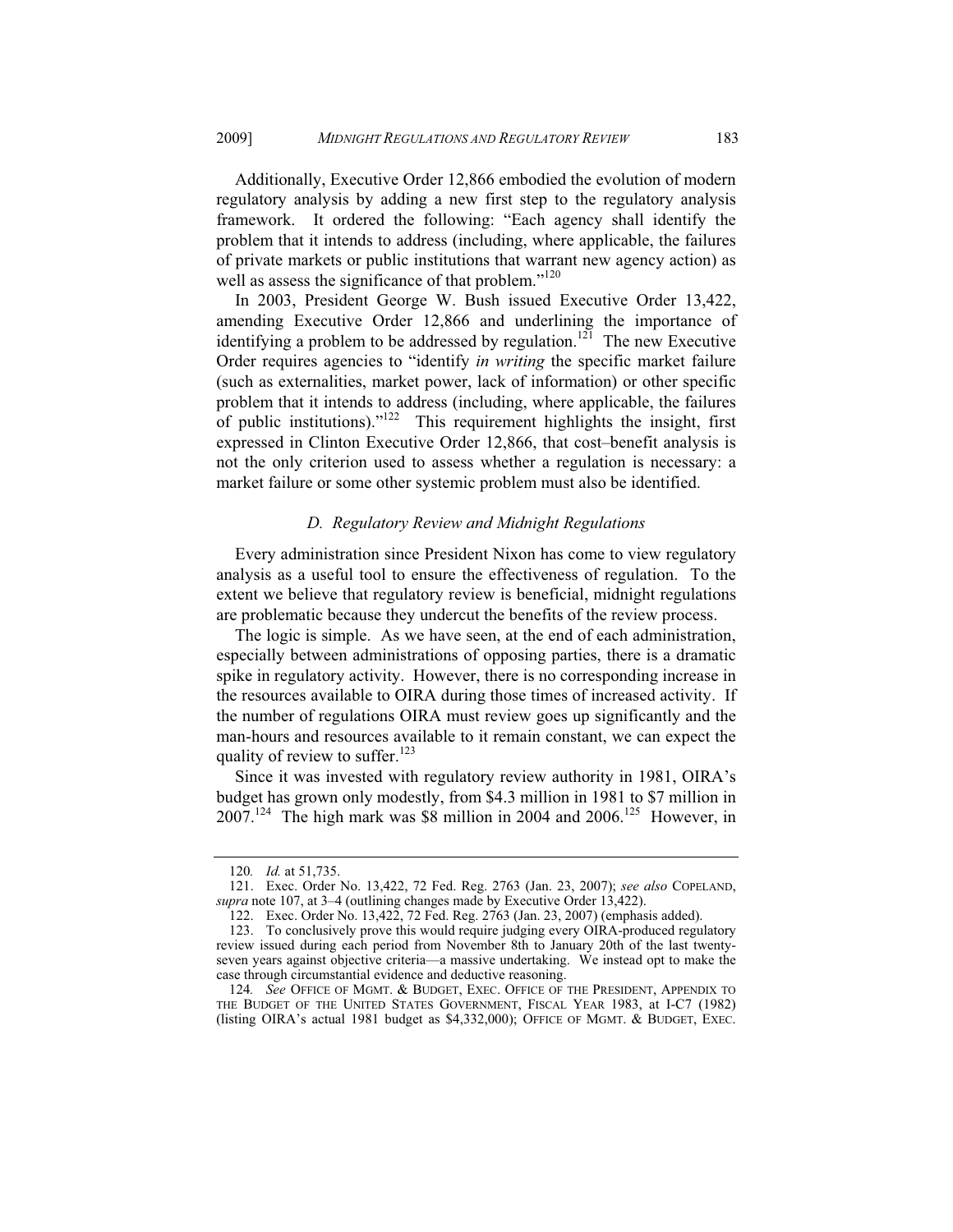

Figure 3: OIRA Annual Budget (in Millions of 2007 Dollars—Left Axis) and Staff (in Number of FTEs—Right Axis).<sup>128</sup>

OFFICE OF THE PRESIDENT, APPENDIX TO THE BUDGET OF THE UNITED STATES GOVERNMENT, FISCAL YEAR 2009, at 1058 (2008) (listing OIRA's actual 2007 budget as \$7 million).

<sup>125.</sup> See OFFICE OF MGMT. & BUDGET, EXEC. OFFICE OF THE PRESIDENT, APPENDIX TO THE BUDGET OF THE UNITED STATES GOVERNMENT, FISCAL YEAR 2006, at 982 (2005) (listing OIRA's actual 2004 budget as \$8 million); OFFICE OF MGMT.&BUDGET, EXEC. OFFICE OF THE PRESIDENT, APPENDIX TO THE BUDGET OF THE UNITED STATES GOVERNMENT, FISCAL YEAR 2008, at 966 (2007) (listing OIRA's actual 2006 budget as \$8 million)

 <sup>126.</sup> Adjusted for inflation, \$7 million is equivalent to \$2.9 million in 1981 dollars. Bureau of Labor Statistics Inflation Calculator, http://www.bls.gov/data/inflation\_calculator.htm (last visited Oct. 17, 2008).

<sup>127.</sup> See OFFICE OF MGMT. & BUDGET, EXEC. OFFICE OF THE PRESIDENT, STIMULATING SMARTER REGULATION: 2002 REPORT TO CONGRESS ON THE COSTS AND BENEFITS OF REGULATIONS AND UNFUNDED MANDATES ON STATE, LOCAL, AND TRIBAL ENTITIES 30–31 (2002), http://www.whitehouse.gov/omb/inforeg/2002\_report\_to\_congress.pdf (reporting staffing figures for OIRA from 1981 through 2003); E-mail from John F. Morrall III, Branch Chief for Health, Transp., and Gen. Gov't in the Office of Info. and Regulatory Affairs of the Office of Mgmt. and Budget (July 3, 2008, 12:23:21 EDT) (providing OIRA staffing data for the 2004–2008 period).

 <sup>128.</sup> This graph was compiled using the Appendices to the Budgets of the United States Government. *See, e.g.*, OFFICE OF MGMT. & BUDGET, EXEC. OFFICE OF THE PRESIDENT, APPENDIX TO THE BUDGET OF THE UNITED STATES GOVERNMENT, FISCAL YEAR 1983 (1982); OFFICE OF MGMT.&BUDGET, EXEC. OFFICE OF THE PRESIDENT, APPENDIX TO THE BUDGET OF THE UNITED STATES GOVERNMENT, FISCAL YEAR 2009 (2008) (providing OIRA's actual budget from 1981 to 2007).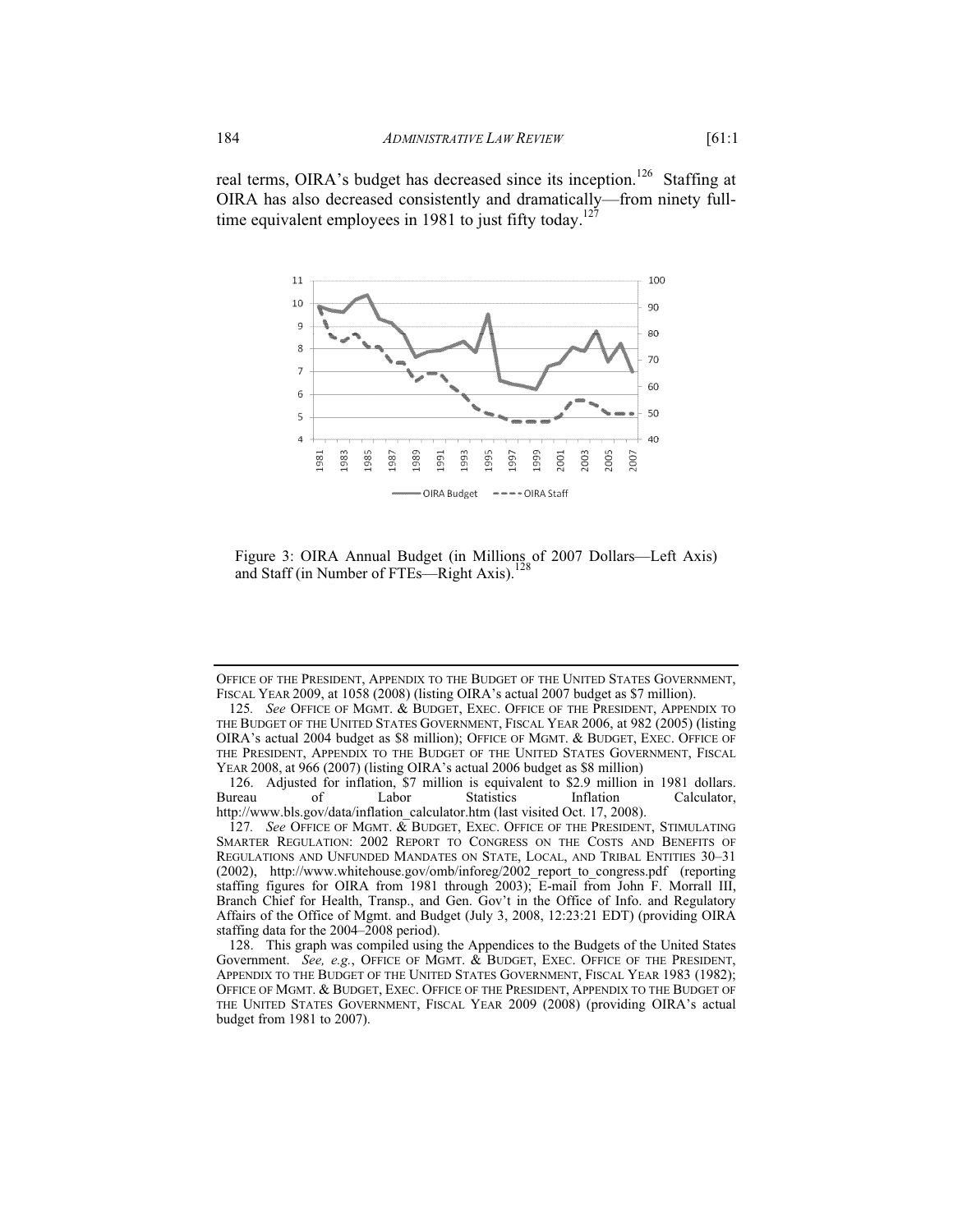At the same time, we see spikes in the number of economically significant regulations OIRA must review during the last quarters of presidential terms.

As Figure 3 shows, during midnight periods the same number of staff, with the same resources, must review an increased number of regulations. During the midnight periods of the George H.W. Bush and Clinton presidencies, when the transition was to a president of the opposing party, we see the number of economically significant regulations that OIRA was asked to review more than double from the same period in the immediately preceding years. However, there is no concurrent increase in the resources available to OIRA.



Figure 4: Economically Significant Regulations Reviewed by OIRA (by Quarter; Presidential Transitions Highlighted).<sup>1</sup>

 <sup>129.</sup> Quarterly figures generated using OIRA's online "review counts" database. *See*  RegInfo.gov, Review Counts, http://www.reginfo.gov/public/do/eoCountsSearchInit?action=init (last visited Jan. 21, 2009).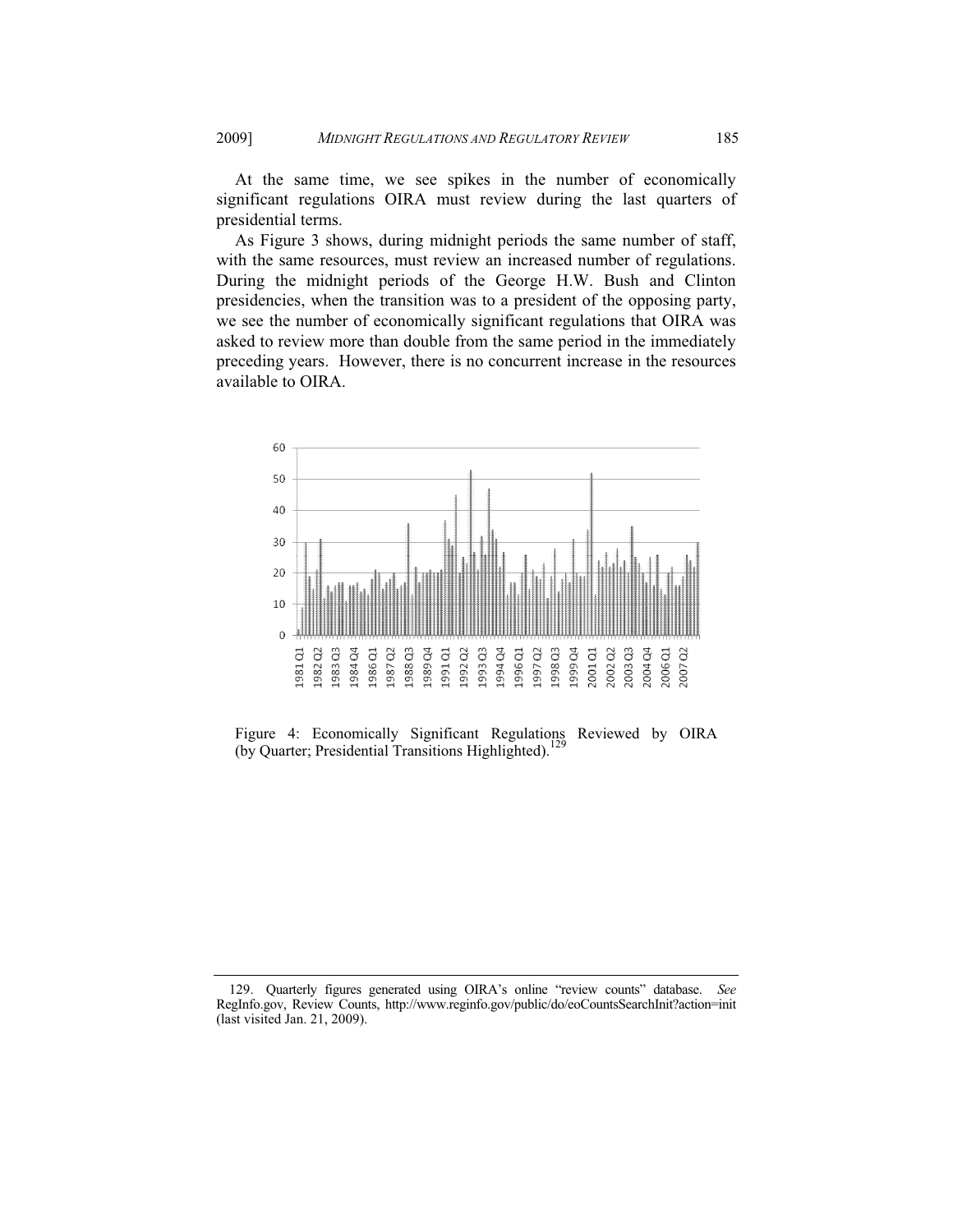

Figure 5: OIRA Budget (in Millions of 2007 Dollars—Left Axis) Superimposed over Number of Economically Significant Regulations Reviewed by OIRA Nov. 8–Jan. 20 of Each Fiscal Year (Right Axis).<sup>1</sup>

As a consequence, we can expect the amount of time and attention OIRA devoted to each regulation reviewed to be considerably less during midnight periods. One possible proxy for time and attention is the number of days OIRA takes to review a proposed regulation. OIRA publishes both when it receives a regulation for review and when it completes its review.131 New Mercatus Center research by Patrick A. McLaughlin examines whether increases in regulatory activity, such as those that occur during midnight periods, cause average review time to decrease.<sup>132</sup> He calculates the monthly average review time (i.e., how many days pass between when each rule is received and when the review is finished) and

 <sup>130.</sup> Number of yearly significant regulations derived from OIRA's online "review counts" database. *Id.* The OIRA budget derived from Appendices to the Budgets of the United States for Fiscal Years 1983 through 2009. *See, e.g.*, OFFICE OF MGMT. & BUDGET, EXEC. OFFICE OF THE PRESIDENT, APPENDIX TO THE BUDGET OF THE UNITED STATES GOVERNMENT, FISCAL YEAR 1983 (1982); OFFICE OF MGMT. & BUDGET, EXEC. OFFICE OF THE PRESIDENT, APPENDIX TO THE BUDGET OF THE UNITED STATES GOVERNMENT, FISCAL YEAR 2009 (2008).

<sup>131</sup>*. See* RegInfo.gov, Review Counts, http://www.reginfo.gov/public/do/eoCountsSearchInit?action=init (last visited Jan. 21, 2009) (allowing users to enter specific dates and determine OIRA reviewing statistics).

<sup>132</sup>*. See generally* Patrick A. McLaughlin, *Empirical Tests for Midnight Regulations and Their Effect on OIRA Review Time* (Mercatus Ctr. at George Mason Univ., Working Paper No. 08-40, 2008), *available at* http://www.mercatus.org/PublicationDetails.aspx?id=22854.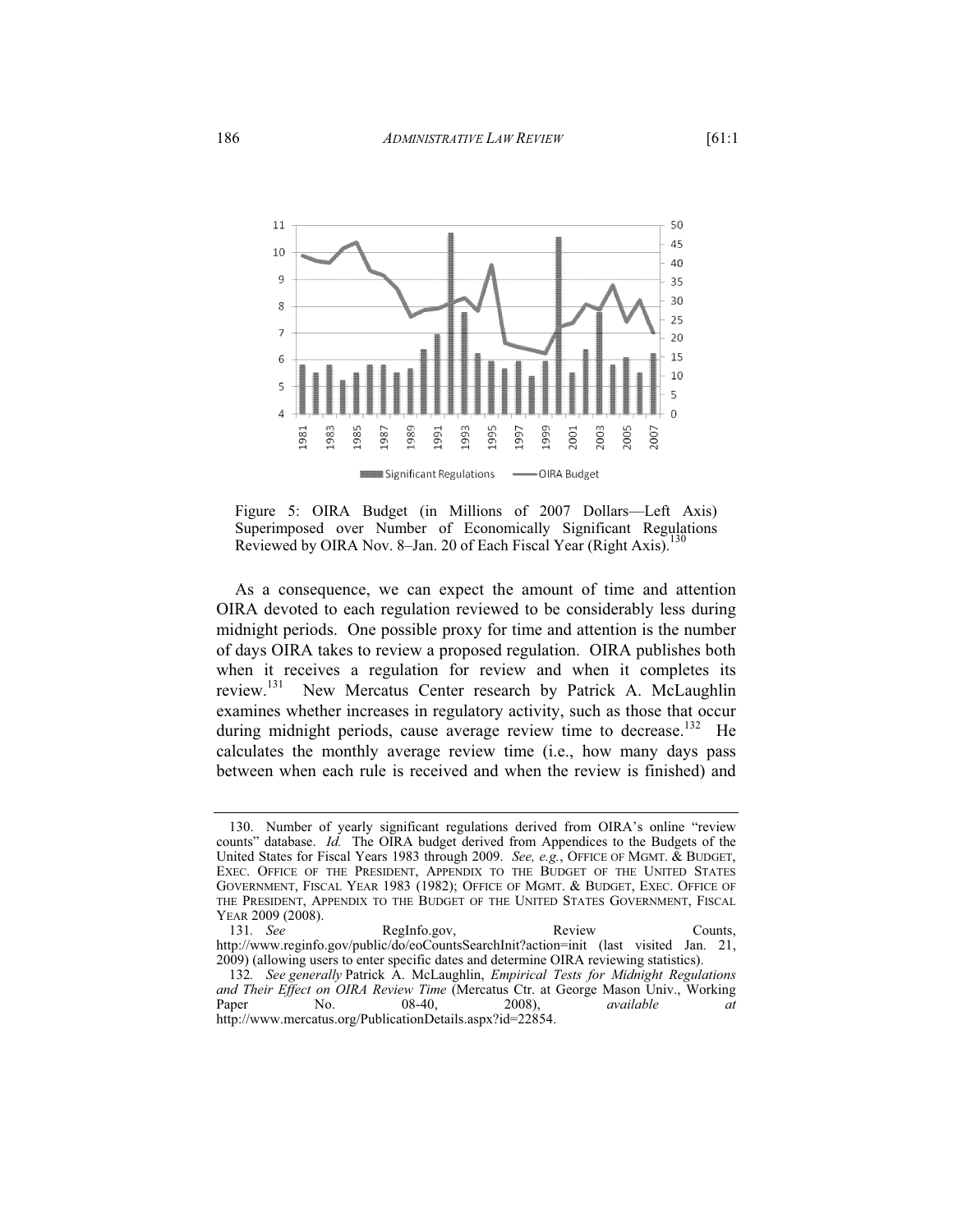tests whether the number of regulations submitted to OIRA each month for review affects review time.<sup>133</sup>

While controlling for differences in administrations, McLaughlin finds that during the midnight period of the Clinton Administration, review time decreased significantly.<sup>134</sup> Relative to the mean review time between 1994 and 2007 (all full years of data available since the passage of Executive Order 12,866), the Clinton midnight period witnessed a decrease in mean review time of twenty-five days—a drop of fifty percent.<sup>135</sup> Because there is only one midnight period in the time frame examined, McLaughlin investigates a possible underlying cause of the decreased review time: an increased workload for OIRA.

While OIRA is charged with reviewing all proposed significant regulations, the most important are those considered "economically significant"—regulations expected to have an annual effect on the economy of \$100 million or more. McLaughlin finds that the proportion of economically significant rules to all rules OIRA reviewed spikes dramatically during midnight periods in general.<sup>136</sup> He further finds that an increase in this proportion negatively affects the review time for all regulations, in and out of the midnight period.<sup>137</sup> Holding constant the number of regulations reviewed that are not economically significant, one additional economically significant rule submitted to OIRA in a given month decreases the average review time for all regulations by half a day.138 This suggests a diminished level of scrutiny that undermines the benefits of regulatory review.

# III. SOLUTIONS

Several solutions to the midnight regulations problem have been proposed and tried. They have largely addressed the democracy deficit caused by midnight regulations. In this Part, we examine some of these proposals and make our own suggestion to address the effects of midnight regulations on regulatory review.

# *A. Rescinding and Postponing Regulations*

The most common way presidents have dealt with their predecessors' last-minute regulatory activity has been to delay the effects of new rules

<sup>133</sup>*. Id.* at 25–26.

<sup>134</sup>*. Id.* at 25.

<sup>135</sup>*. Id.* at 21–22, 25.

<sup>136</sup>*. Id.* at 31–32.

<sup>137</sup>*. Id.* at 14.

<sup>138</sup>*. Id.* at 21, 25.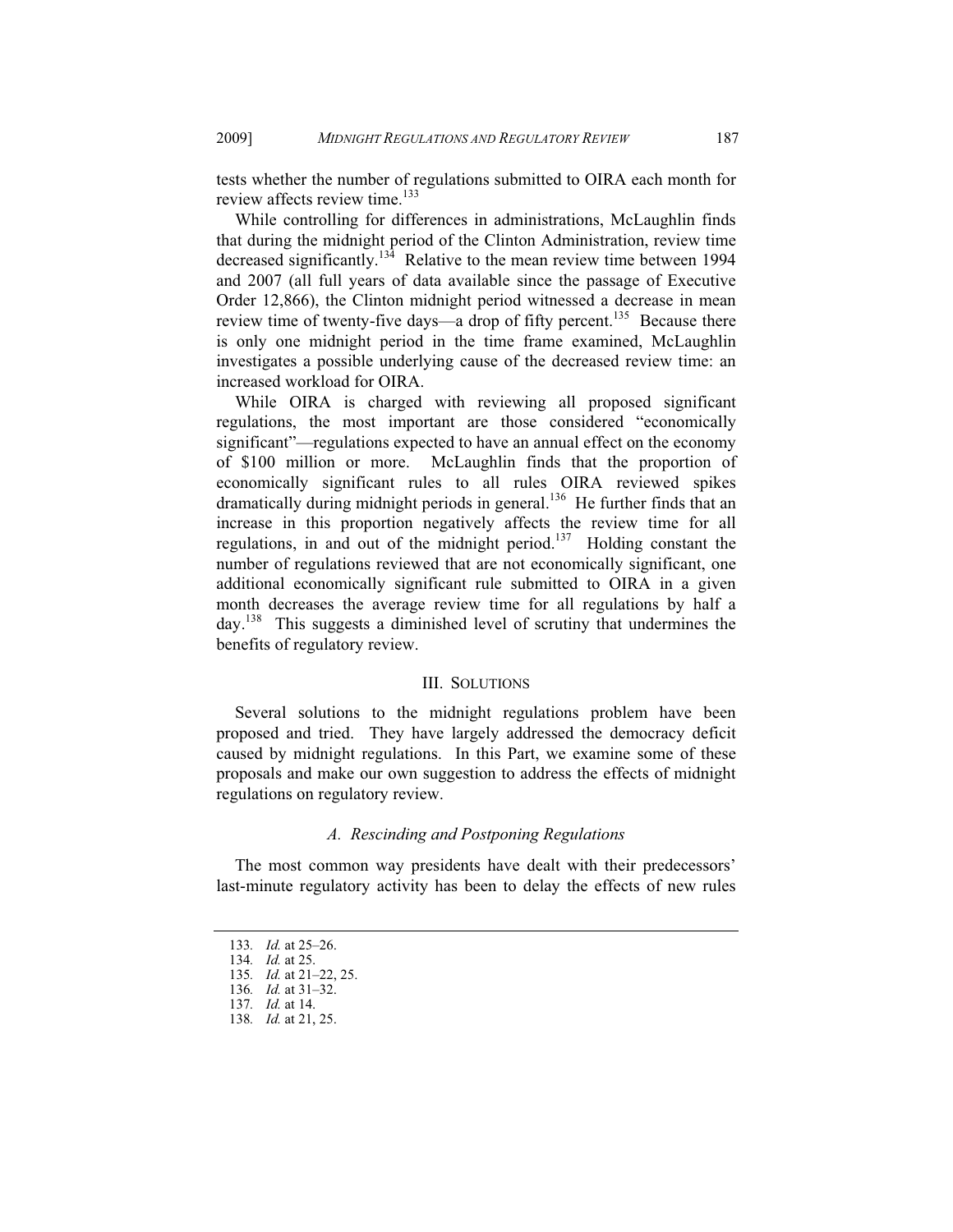and to rescind unpublished rules.

A new regulation cannot gain the force of law until it is published in the *Federal Register*. 139 Even then, once a regulation is published it will not become effective until a later date, allowing regulated parties to come into compliance.<sup>140</sup> The minimum time in which a new rule can become effective after publication is thirty days, although agencies often set effective dates sixty days or more in the future.<sup>141</sup> At any point before a regulation is published in the *Federal Register*, the agency may rescind the rule at will.<sup>142</sup> Once a regulation is published, however, an agency must engage in the same type of lengthy notice-and-comment rulemaking process it undertook to create the regulation in order to repeal it.<sup>143</sup>

With these constraints in mind, we see that the most direct course for a new president to address his predecessor's midnight activity is to "stop the presses" at the *Federal Register* until the new administration can review unpublished rules and decide which to keep and which to rescind. As for regulations that have recently been published but have not yet become effective, the president can direct agencies to delay their effective dates but the regulations cannot be postponed indefinitely.<sup>144</sup>

This is what President Reagan did in Executive Order 12,291 less than a month after he took office.<sup>145</sup> As explained in Part II.B.1, Reagan's Executive Order created the formal regulatory review process we know today. It also suspended the effective dates of recently published rules "to permit reconsideration in accordance with [the] Order"<sup>146</sup> and directed agencies to refrain from publishing any new major rules until they had

143. Beermann, *supra* note 12, at 982–83.

144*. See* Jack, *supra* note 142, at 1503–11 (explaining, inter alia, that while the effective dates of rules may be delayed for good cause, they cannot be delayed indefinitely, and that courts will likely be skeptical of a simultaneous across-the-board claim of good cause by a large number of agencies). *See generally* Peter D. Holmes, *Paradise Postponed: Suspensions of Agency Rules*, 65 N.C. L. REV. 645 (1987) (outlining the history of suspension of agency regulations). Whether delay of effective dates is legally problematic or not, the fact remains that Presidents Reagan and George W. Bush (each one a president who took over from the opposite party) have ordered the preceding administration's rules delayed as a first order of business. Jack, *supra* note 142, at 1482–83 & n.11.

145*. See* Exec. Order No. 12,291, 3 C.F.R. 127, 131–32 (1982) ("[A]gencies shall ... suspend or postpone the effective dates of all major rules that they have promulgated in final form as of the date of this Order, but that have not yet become effective  $\ldots$ .").

146*. Id.* at 131.

 <sup>139. 5</sup> U.S.C. § 552(a)(1)(D) (2006).

<sup>140</sup>*. Id.* § 553(d).

<sup>141</sup>*. Id.*

<sup>142</sup>*. See generally* William M. Jack, *Taking Care that Presidential Oversight of the Regulatory Process Is Faithfully Executed: A Review of Rule Withdrawals and Rule Suspensions Under the Bush Administration's Card Memorandum*, 54 ADMIN. L. REV. 1479, 1488–97 (2002) (using as an example Kennecott Utah Copper Corp. v. Dep't of Interior, 88 F.3d 1191 (D.C. Cir. 1996)).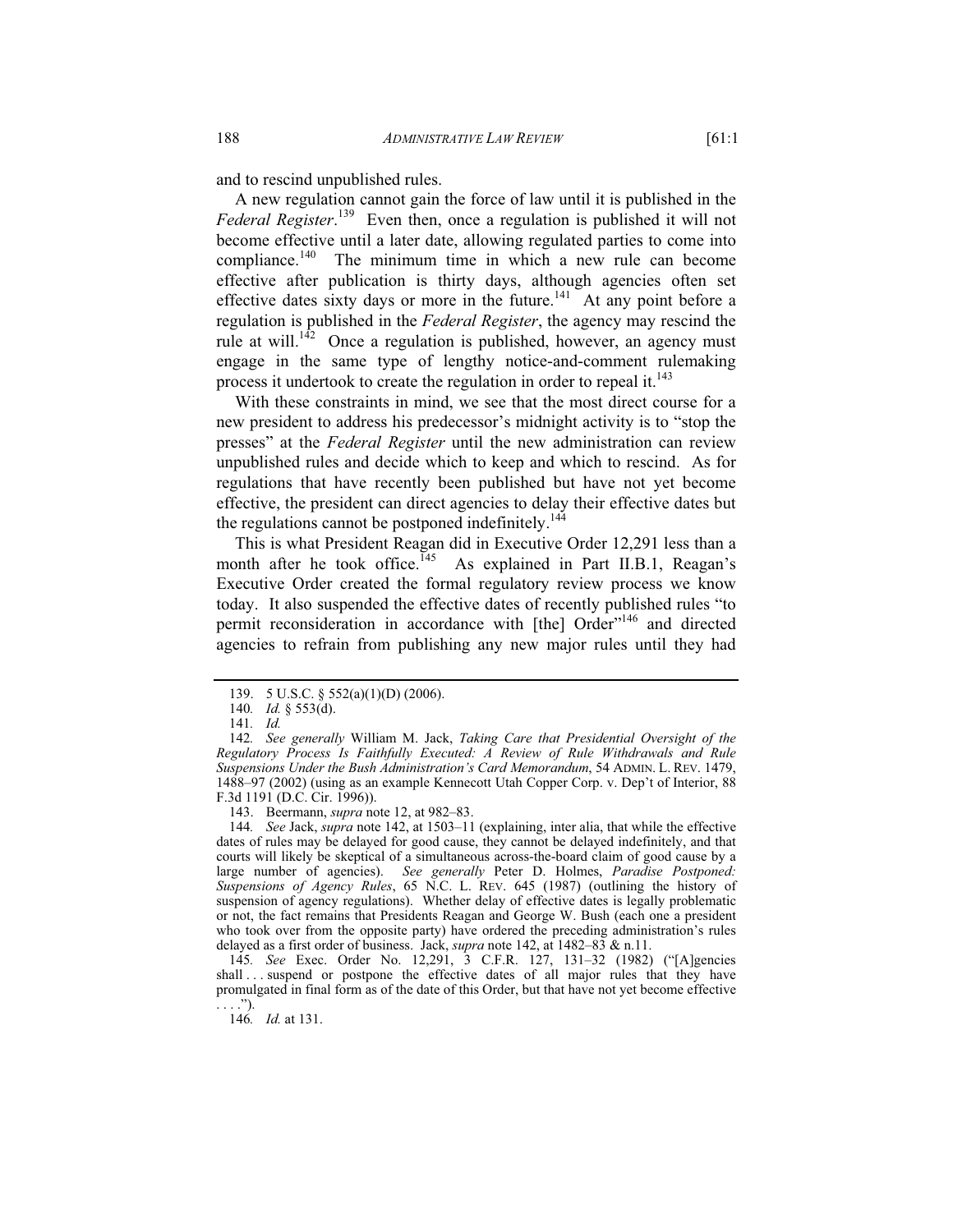undergone regulatory review.<sup>147</sup>

Since Reagan, every president taking over from a president of the opposing political party has ordered a similar regulatory moratorium. For example, two days after taking office, President Clinton issued a directive to all agencies ordering them to "withdraw . . . all regulations that have not yet been published in the *Federal Register*."148 George W. Bush issued a similar directive the day he took office, ordering agencies to halt rules from being published in the *Federal Register* and "temporarily postpone the effective date of the [published] regulations for 60 days."<sup>149</sup> President Barack Obama's Chief of Staff Rahm Emanuel also issued a memo withdrawing rules not yet published in the *Federal Register*. 150

## *B. Congressional Review Act*

The Congressional Review Act of 1996 (CRA) presents another tool to address the problem of midnight regulations.<sup>151</sup> It creates an expedited process for Congress to repeal any regulation by a simple majority vote in each house.<sup>152</sup>

The CRA requires agencies to submit to Congress all rules before they become effective.<sup>153</sup> In order for the CRA's expedited repeal procedures to control, a joint resolution of disapproval must be introduced in Congress within sixty days of continuous session after a rule has been submitted to Congress or published in the *Federal Register*, whichever is later.<sup>154</sup> If a resolution of disapproval passes both houses of Congress and the President signs it, then the regulation is repealed and "is treated as though the rule never took effect."<sup>155</sup> Additionally, the agency may not issue another rule that is "substantially the same" unless later "specifically authorized" by

<sup>147</sup>*. Id.* at 132.

 <sup>148.</sup> Regulatory Review, 58 Fed. Reg. 6074 (Jan. 25, 1993).

 <sup>149.</sup> Memorandum for the Heads and Acting Heads of Executive Departments and Agencies, 66 Fed. Reg. 7702 (Jan. 24, 2001).

 <sup>150.</sup> Memorandum from Rahm Emanuel, White House Chief of Staff, to Heads of Executive Departments and Agencies (Jan. 20, 2009), *available at*  http://media.washingtonpost.com/wp-srv/politics/documents/emanuel-regulatory-review.pdf.

<sup>151</sup>*. See* 5 U.S.C. § 801 (2006) (outlining a process by which federal agencies must submit copies of proposed rules to each chamber of Congress, as well as cost–benefit analyses to the Comptroller General, before rules become effective).

<sup>152</sup>*. See* Daniel Cohen & Peter L. Strauss, *Congressional Review of Agency Regulations*, 49 ADMIN. L. REV. 95, 100–01 (1997) (explaining the expediting nature of the Act).

 <sup>153. 5</sup> U.S.C. § 801(a)(1)(A) (2006).

<sup>154</sup>*. Id.* § 802(a).

 <sup>155.</sup> Cohen & Strauss, *supra* note 152, at 102; *see also* 5 U.S.C. § 801(f) ("Any rule that takes effect and later is made of no force or effect by enactment of a joint resolution under section 802 shall be treated as though such rule had never taken effect.").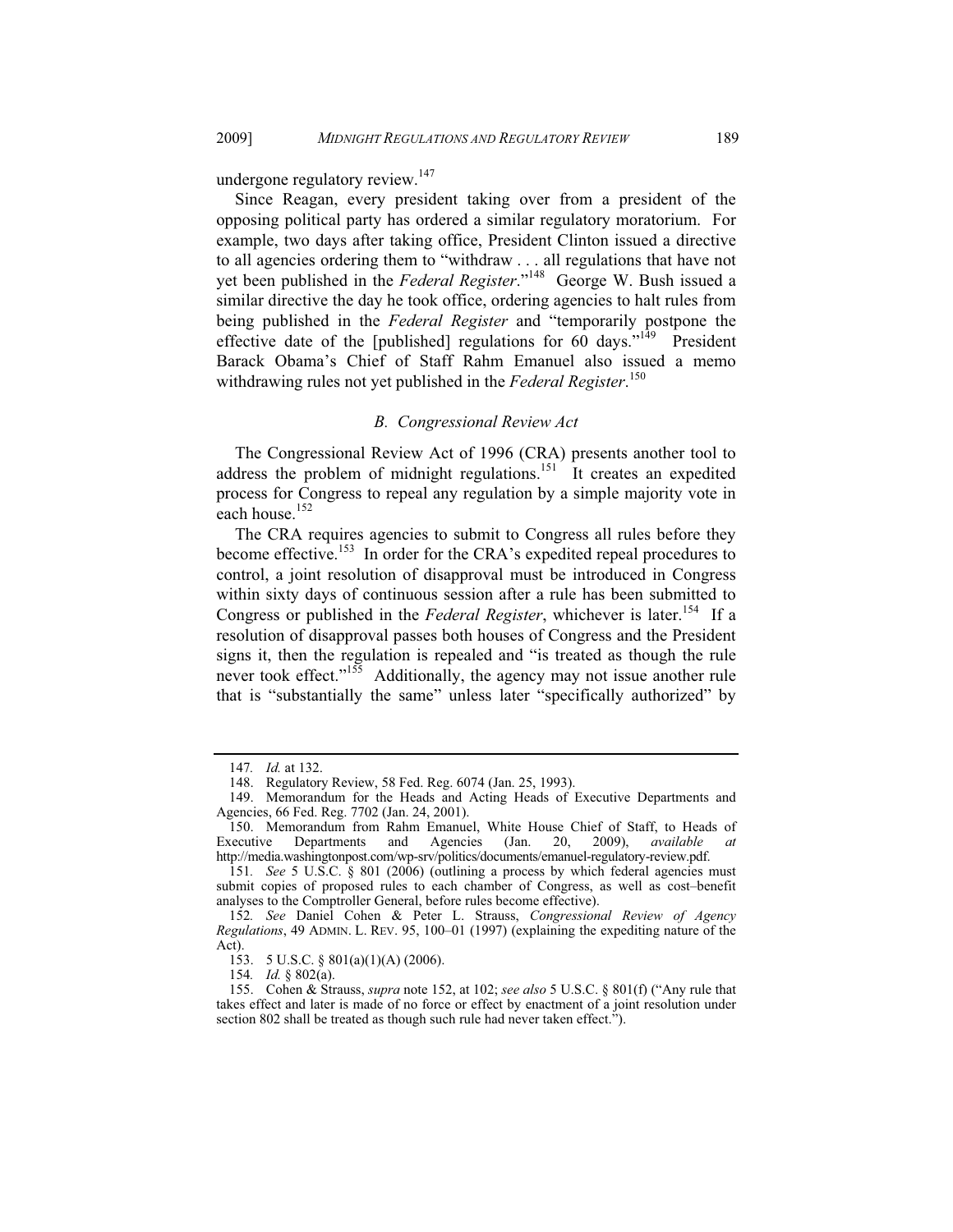subsequent legislation.<sup>156</sup>

Therefore, to the extent Congress is concerned that regulations issued during the midnight period suffer from a lack of accountability or regulatory review, it could quickly act to overturn them. However, the CRA will only be an effective check on midnight regulations if the incoming president and the Congress are of the same party.<sup>157</sup> If not, there is little reason to expect that the Congress will use its authority under the CRA to repeal midnight regulations. Conversely, if the president is of the same party as his predecessor and the Congress is of the opposite party, it is likely that the new president will veto a congressional attempt to overturn his predecessor's last-minute rules.

It should therefore not be surprising that the CRA has only been used once to successfully repeal a regulation. The target was a controversial Occupational Safety and Health Administration (OSHA) ergonomics regulation promulgated in the last few months of the Clinton Administration.<sup>158</sup> It was disapproved by joint resolution of a Republicancontrolled Congress and signed by President Bush.<sup>159</sup>

Despite its practical constraints, congressional action to check midnight regulatory activity may yet be a useful tool. First, it should be noted that Congress has the inherent power to repeal federal regulations at any time and the CRA exists only to facilitate and expedite the process of congressional regulatory review and disapproval.<sup>160</sup> With this in mind, one approach a new president could take is to conduct a review of rules promulgated during his predecessor's midnight period, identify any rules that are worthy candidates for repeal, and submit them to Congress as a package. The package approach can make it easier for Congress to take action on midnight regulations by focusing its attention on just one resolution. A package might also help overcome the influence that special interests opposed to repeal would otherwise exert if the regulations were considered individually.<sup>161</sup>

 <sup>156. 5</sup> U.S.C. § 801(b)(2).

<sup>157</sup>*. See* Julie A. Parks, Comment, *Lessons in Politics: Initial Use of the Congressional Review Act*, 55 ADMIN. L. REV. 187, 199 (2003) (arguing that the repeal of the Clinton Occupational Safety and Health Administration (OSHA) ergonomics standard—the only time the Congressional Review Act (CRA) has been used—could only have occurred because the new President and Congress were of the same party).

<sup>158</sup>*. See id.* at 192–94 (detailing the action taken by Congress regarding the contentious OSHA ergonomics regulation).

<sup>159</sup>*. See id.* at 197–99 (outlining the strategy for using CRA to fight the ergonomics standard).

<sup>160</sup>*. See* Cohen & Strauss, *supra* note 151, at 99 (describing procedures established under 5 U.S.C. § 802).

<sup>161</sup>*. See* Morriss et al., *supra* note 26, at 594–95 ("[W]hen a rule's impacts are concentrated in a particular region or on a particular industry, there may not be sufficient political support to change the rule."). A package approach would be similar to strategies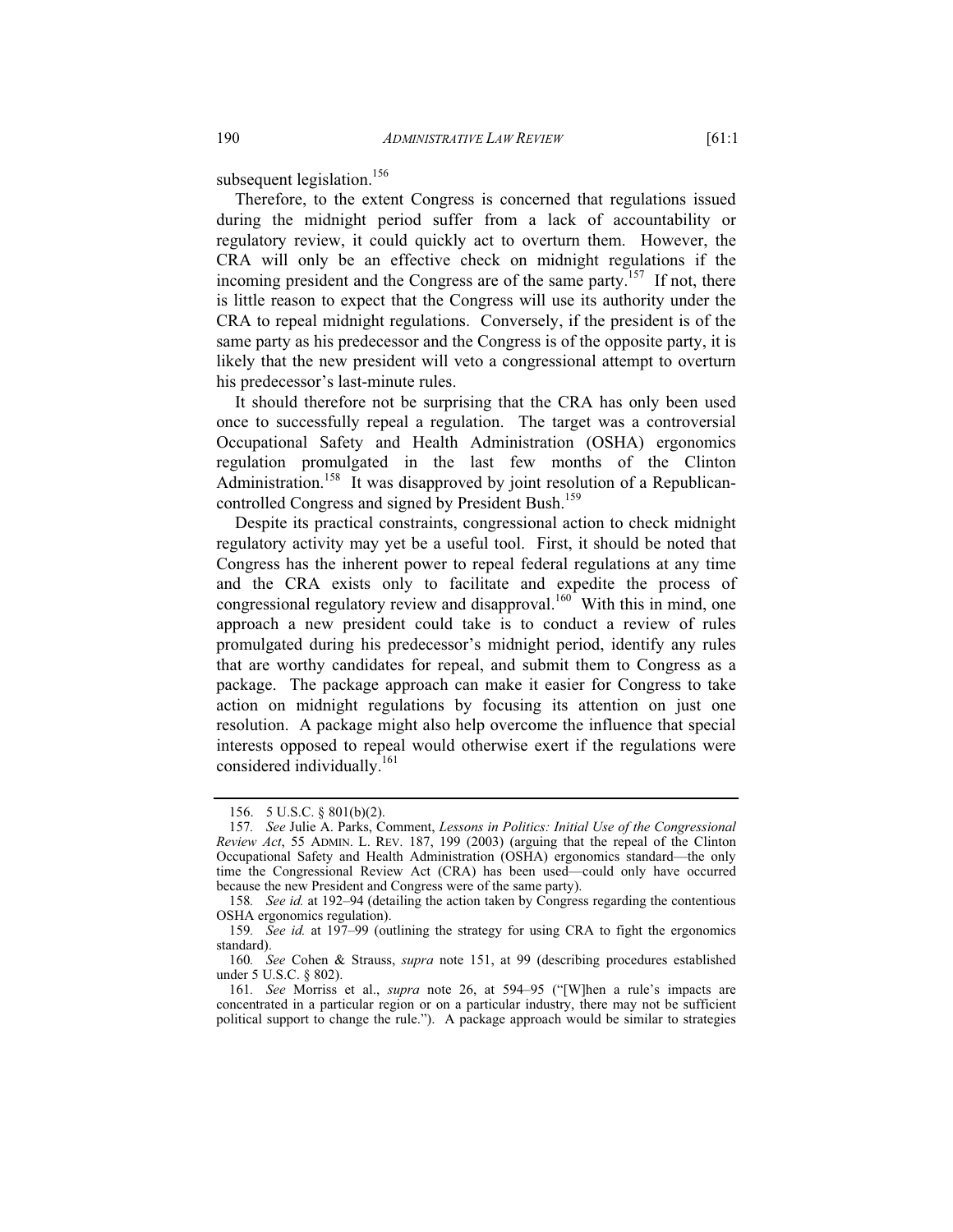# *C. Our Solution*

The most common solutions to the midnight regulations problem suggest steps that an incoming president can take to undo his predecessor's lastminute actions. Another approach would be to try to prevent the midnight regulation phenomenon or at least to mitigate its negative effects.

Professor Andrew P. Morriss and his coauthors have argued that the root cause of the midnight regulations problem is bad incentives: "Regulators in the lame duck period are not only freed from political fallout from their actions but have positive incentives to cause problems for the incoming administration." $162$  They suggest changing those incentives by giving presidents the authority to easily repeal any regulations promulgated during their predecessor's midnight period "simply by issuing a notice in the *Federal Register*."163 (Judge Plager has even suggested a moratorium during the midnight period that would prohibit new regulations altogether.)<sup>164</sup> This would certainly address the concern over accountability. Last-minute regulations that a president wants to ensure will not be subject to easy repeal would have to be promulgated before the midnight period, while political accountability still exists. However, to the extent regulatory activity continues to spike at the end of an administration—albeit sooner than has previously been the case—the strain placed on the regulatory review process will remain.

The Bush Administration made such an attempt to "resist the historical tendency of administrations to increase regulatory activity in their final months."<sup>165</sup> On May 9, 2008, White House Chief of Staff Joshua B. Bolten

Benjamin L. Ginsberg et al., *Waging Peace: A Practical Guide to Base Closures*, 23 PUB. CONT. L.J. 169, 172 (1994) (citation omitted).

162. Morriss et al., *supra* note 26, at 597.

employed by Congress to shut down military bases. While Congress can recognize a glut of bases (and the need to close some), individual state delegations will oppose closing the military base in their area. To address this collective action problem, Congress enacted the Base Closure and Realignment Act:

Under this act, a federal advisory committee, known as the Base Closure Commission, was required to develop a recommended list of bases to be closed or realigned. This list would then be submitted as a package to Congress for review. The act required Congress to consider the Commission's list as a single package; Congress could not alter or delete specific recommendations, but could only enact a joint resolution disapproving the Commission's entire list within forty-five days. If Congress failed to disapprove the entire list, the Secretary had to implement the recommended closures and realignments within six years.

<sup>163</sup>*. Id.*

<sup>164</sup>*. See* Morrow, *supra* note 56, at 18 ("[Judge Plager] suggested a more effective measure would be to have Congress pass a law prohibiting submission of final regulations during the interregnum.").

<sup>165</sup>*. See* Memorandum from Joshua B. Bolten, White House Chief of Staff, to Heads of Executive Departments and Agencies (May 9, 2008), *available at* http://www.ombwatch.org/regs/PDFs/BoltenMemo050908.pdf.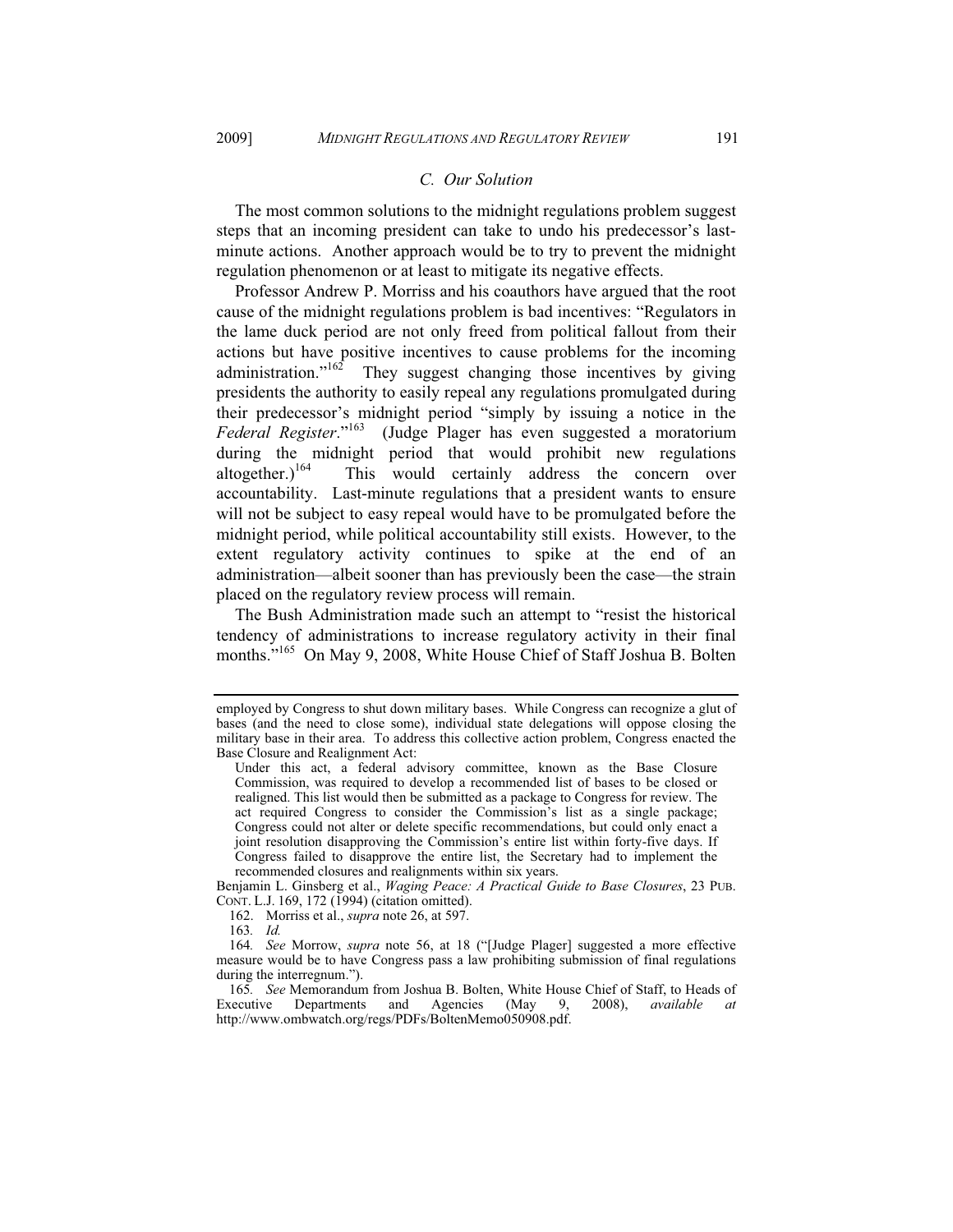sent a memo to all executive agency heads instructing them to abstain from regulation in the last months of the administration except in extraordinary circumstances.166 According to the memo, new regulations were to be proposed no later than June 1 and issued as final no later than November  $1.^{167}$  If the memo had had its intended effect, we would not have seen a spike during the midnight period. Unfortunately, the memo was not successful.

In the first seven years of the Bush Administration, the average number of significant regulations reviewed by OIRA was 7 per month.<sup>168</sup> Over the last three months of the term, however, that number doubled to 14.<sup>169</sup> Despite the Bolten memo, OIRA reviewed 42 significant regulations in the period between Election Day and Inauguration Day.<sup>170</sup> This is little different from the 48 significant regulations Clinton's OIRA reviewed during its midnight period.<sup>171</sup>

While one could argue that there might have been a greater spike but for the Bolten memo, the data suggest the memo's June 1 deadline for agencies to wrap up their regulations merely pushed back the beginning of the midnight period. During the period of June 1 to November 1 at the end of their respective terms, Bill Clinton's OIRA reviewed 36 significant regulations, while George H.W. Bush's OIRA reviewed 43.<sup>172</sup> During the June–November 2008 period covered by the Bolten memo, however, that number grew to 58 significant regulations reviewed.<sup>173</sup>

The Bolten memo created an incentive for agencies to issue regulations before the election, while the Administration was still technically politically accountable. That is a laudable achievement. However, it seems as if the toll exerted on OIRA was just as strong during the June– November period as during the midnight period proper.

Another way of changing the incentives of regulators touched on by Morriss and his coauthors is to increase the costs to bureaucracies of regulating during the midnight period. They suggest only allowing emergency regulations to be put forth during the midnight period, or limiting the size or number of regulations allowed during the midnight period.<sup>174</sup> They argue, "If agencies faced a 'budget' of regulations, they

<sup>166</sup>*. Id.* 

<sup>167</sup>*. Id.*

 <sup>168.</sup> Monthly figures generated using OIRA's online "review counts" database. *See* RegInfo.gov, Review Counts, http://www.reginfo.gov/public/do/eoCountsSearchInit?action=init (last visited Aug. 15, 2008).

<sup>169</sup>*. Id*.

<sup>170</sup>*. Id*. 171*. Id.* 

<sup>172</sup>*. Id*.

<sup>173</sup>*. Id.* 

 <sup>174.</sup> Morriss et al., *supra* note 26, at 597.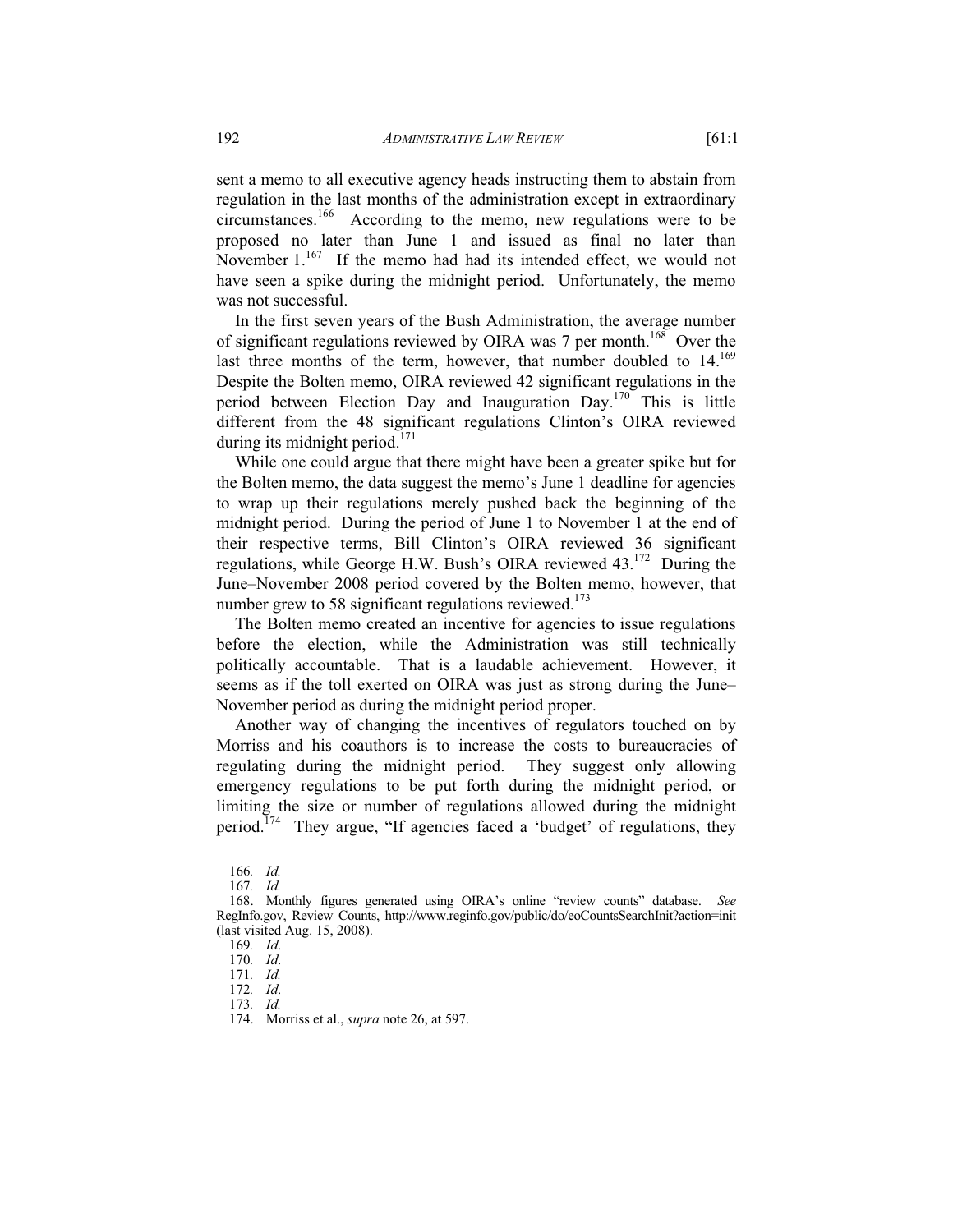would have to make choices on which subjects to 'spend' their budget."<sup>175</sup> This approach certainly would help to make regulators more accountable especially if promulgating significant regulations could be banned altogether during the midnight period. However, a limit on the size or number of regulations during the midnight period does nothing to prevent spikes in regulation. As we have seen, while addressing concerns over accountability, limits on midnight activity might simply result in regulatory spikes before the midnight period.

If what we wish to accomplish is to prevent spikes in regulation that exceed OIRA's capacity to conduct proper regulatory reviews, then limits must exist at all times. By having permanent caps, we could ensure that at no time—before or after the midnight period—will the pace of regulatory activity outstrip the resources available to OIRA.

One way to cap regulations mentioned by Morriss and his coauthors is to limit the size of regulations.<sup>176</sup> However, simply setting a maximum cost cap for individual regulations will likely have little effect on regulatory spikes. One could still see a dramatic increase in regulations that individually fall short of the cap. Additionally, the approach is rigid. A proposed regulation that exceeds the cap may nevertheless be beneficial yet impossible to enact.

An alternative approach is to cap the total costs of regulation an agency may impose in a single year. This approach is known as a "regulatory budget," and it allows agencies to pursue its regulatory priorities, regardless of the cost of each individual regulation, so long as the agency's total activity for the year stays under the cap.<sup>177</sup> Senator Lloyd Bentsen, who twice introduced legislation to create a regulatory budget, explained:

 [A] regulatory budget would put an annual cap on the compliance costs each agency could impose on the private sector through its rules and regulations. The process for establishing the annual regulatory budget would resemble the process currently used to set the fiscal budget—we would have a proposed budget from the President and annual budget resolutions from the budget committees. This would make it possible to coordinate the regulatory and fiscal budgets.

 We need a regulatory budget in order to reduce the impact of unnecessary, excessive and conflicting Government regulations.<sup>178</sup>

<sup>175</sup>*. Id.*

 <sup>176.</sup> Morriss et al., *supra* note 26, at 597.

<sup>177</sup>*. See generally* CLYDE WAYNE CREWS, JR., COMPETITIVE ENTERPRISE INSTITUTE, PROMISE AND PERIL: IMPLEMENTING A REGULATORY BUDGET (1996). IMPLEMENTING A REGULATORY BUDGET (1996), http://cei.org/pdf/1549.pdf; Robert W. Hahn, *Achieving Real Regulatory Reform*, 1997 U. CHI. LEGAL F. 143, 152–53 (advocating use of a regulatory budget).

 <sup>178. 125</sup> CONG. REC. 3817 (Mar. 5, 1979) (quoting Sen. Lloyd Bentsen), *as quoted by*  Julius W. Allen, CONG. RESEARCH SERV., THE PROPOSAL FOR A FEDERAL REGULATORY BUDGET—AN OVERVIEW 8–9 (1979); CREWS, *supra* note 177, at 3.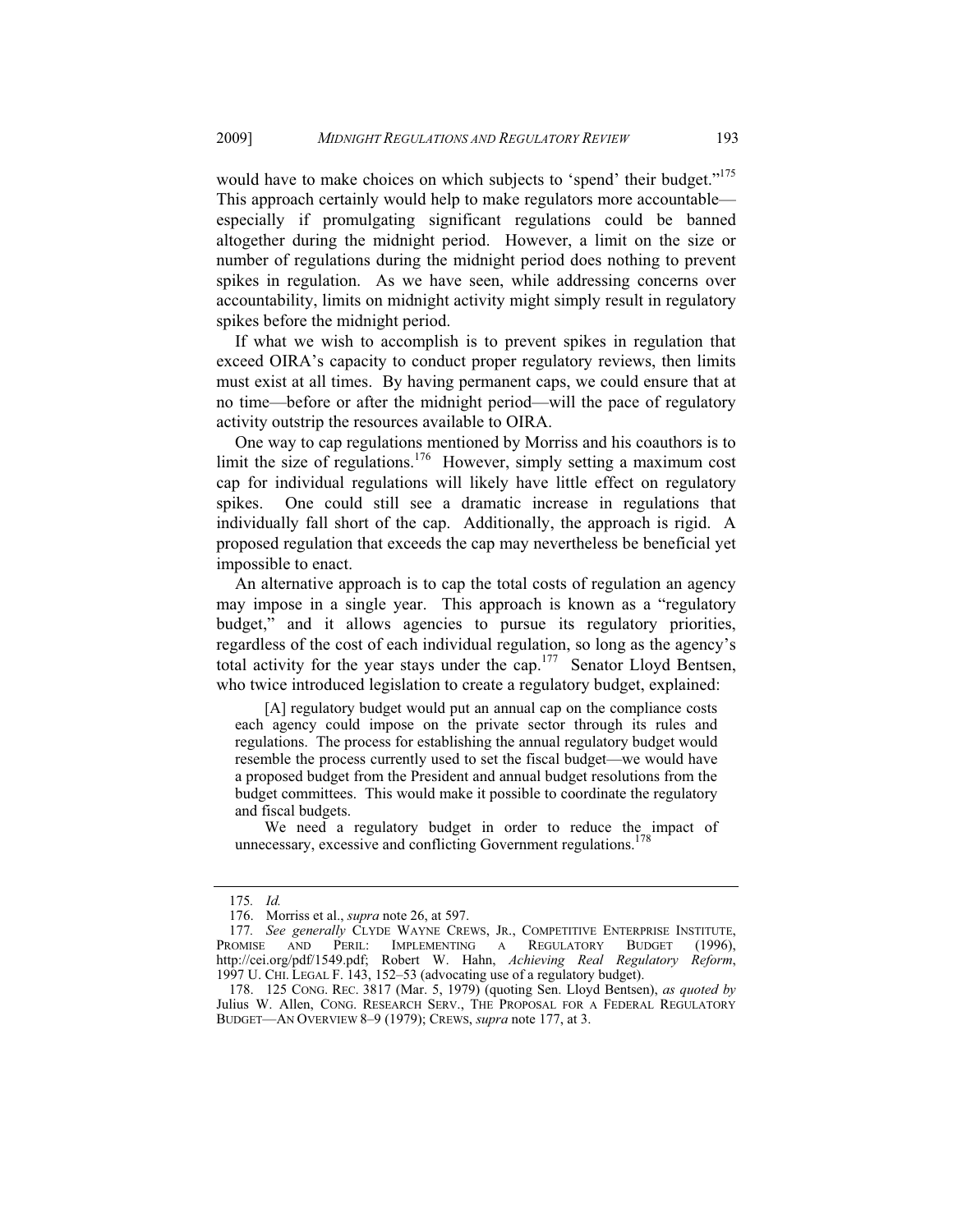A regulatory budget is an idea that could work to keep in check the costs imposed on society by regulation. Additionally, regulatory budget caps might help address the midnight regulations problem by moderating the sort of steep regulatory spikes we see at the end of presidential terms. However, a regulatory budget approach "proves too much" for our purposes. As noted earlier, our concern in this Article is not the reduction of regulation per se, but that regulations receive the adequate amount of time and attention during the regulatory review process.

In theory, an agency should be allowed to regulate as much as it needs to so long as there is good economic analysis to justify that need. The OIRA review process is the check that helps ensure sound economic analysis of significant regulations. Therefore, a less restrictive and more politically feasible solution to the midnight regulations problem is to cap the *number* of regulations an agency is allowed to submit to OIRA during a given time period.

Because OIRA has up to ninety days to review significant regulations, $179$ a rolling ninety-day window might be an appropriate time period. That is, an agency would be allowed to submit no more than *X* number of significant regulations for review in any ninety-day period. The number *X* would be based on the resources—budget and staff—available to OIRA. The number should be well above the "normal" levels of regulatory activity we see during non-midnight periods; the cap should only be approached during the periods of dramatic spikes seen at the end of presidential terms.

A flexible number cap is also a practical approach. Unlike a regulatory budget, which has previously proven politically unfeasible, there would be no limit to the total cost of an agency's regulations. The OIRA regulatory review process will simply work as it presently does—to check that benefits justify costs and that alternative approaches to regulation have been considered. An agency, therefore, would be able to regulate as it sees fit with the only limitation being that it cannot exceed OIRA's capacity to adequately check its work. In practice, this simply means that an agency will not be able to promulgate an abnormally large number of significant regulations in a short period of time. Unlike a regulatory budget, when an agency approaches the cap, it must not decide which regulations to forgo completely but must merely prioritize its proposed regulations.

Capping the number of regulations an agency can submit in a given time period rather than the total cost also makes sense because there are fixed costs for reviewing each rule. When a regulation is submitted to OIRA, a desk officer that is specialized in regulations from a particular set of

 <sup>179.</sup> Exec. Order No. 12,866, 58 Fed. Reg. 51,735, 51,742 (Oct. 4, 1993).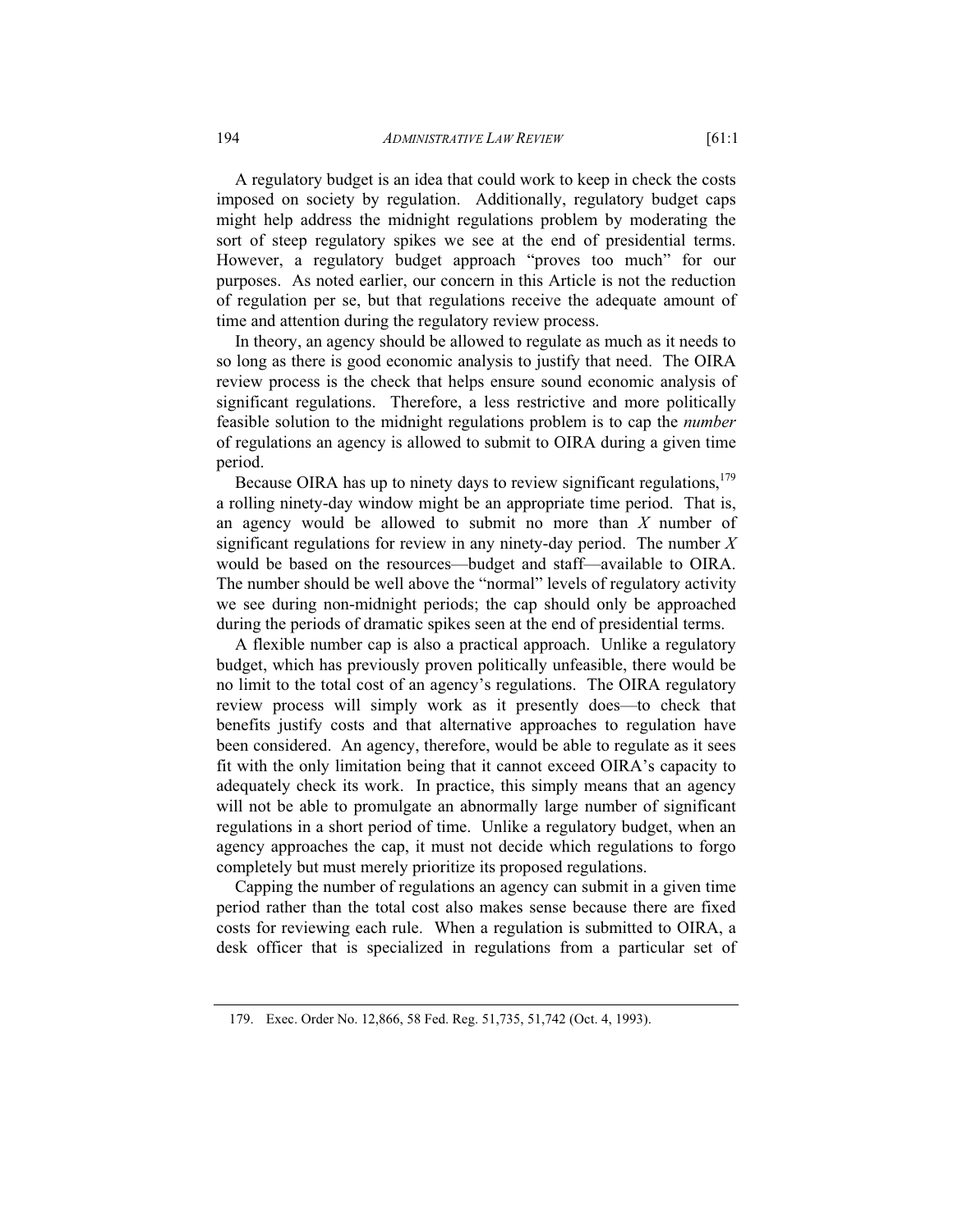agencies conducts the review.<sup>180</sup> A spike in the number of reviews a particular desk officer must complete would seem to affect the quality of her work more than the total cost of the regulations. Additionally, if the desk officer charged with reviewing Department of Education regulations is flooded with proposed regulations from that agency, for example, the work cannot simply be shifted to the Homeland Security desk officer. It therefore makes sense to cap the number of regulations that can be submitted to OIRA by agency rather than by total.

Finally, because the number cap would exist only to ensure quality review, not to limit the amount of regulation, it should be based on the resources available to OIRA—especially the desk officers and other regulatory review staff.<sup>181</sup> Therefore, the ceiling on the number of regulations that can be processed by OIRA in a given time period can be raised by increasing the resources available to it.<sup>182</sup> In this way, Congress and the President can always choose to allow for regulatory spikes while preserving quality review.<sup>183</sup>

A cap could be implemented by presidential directive or by statute. The regulatory review process is completely a creature of executive order, the constitutionality of which has largely been recognized.<sup>184</sup> If the President has

*Id.* at 1293 (citation omitted).

<sup>180</sup>*. See* Copeland, *supra* note 74, at 1273–74, 1277 (outlining OIRA's formal review process and elaborating on the specific function of the desk officer).

 <sup>181.</sup> Curtis W. Copeland explains the staff resources available to OIRA:

When OIRA was created in fiscal year 1981, the office had a "full-time equivalent" (FTE) ceiling of ninety staff members. By 1997, OIRA's FTE allocation had declined to forty-seven—a nearly fifty percent reduction. Although Executive Order 12,866 (issued in late 1993) permitted OIRA to focus its resources on "significant" rules, this decline in OIRA staffing also occurred during a period in which regulatory agencies' staffing and budgetary levels were increasing and OIRA was given a number of new statutory responsibilities.

Starting in 2001, OIRA's staffing authorization began to increase somewhat, and by 2003 it stood at fifty-five FTEs. Between 2001 and 2003, OIRA hired five new staff members in such fields as epidemiology, risk assessment, engineering, and health economics. OIRA representatives indicated that these new hires reflected the increasing importance of science-based regulation in federal agencies, and would enable OIRA to ask penetrating technical questions about agency proposals.

 <sup>182.</sup> In fact, some have argued that OIRA's resources at present are inadequate and should be increased. *See* Robert Hahn & Robert E. Litan, *Why Congress Should Increase Funding for OMB Review of Regulations*, BROOKINGS INSTITUTION, Oct. 2003, http://www.brookings.edu/opinions/2003/10\_ombregulation\_litan.aspx (observing that OIRA's lean staff of fifty-four professionals reviews over three-hundred regulations with "an annual economic impact that typically exceeds \$100 million").

 <sup>183.</sup> According to Copeland, "OIRA does not have a specific line item in the budget, so its funding is part of OMB's appropriation. Similarly, OIRA's staffing levels are allocated from OMB's totals." Copeland, *supra* note 74, at 1307. This means that either Congress could increase OIRA's budget by creating a line item or the President could increase the budget by prioritizing the distribution of OMB's budget differently.

<sup>184</sup>*. See id.* at 1304 ("Although some argued early in OIRA's history that the office's regulatory review role was unconstitutional, few observers continue to hold that view.").